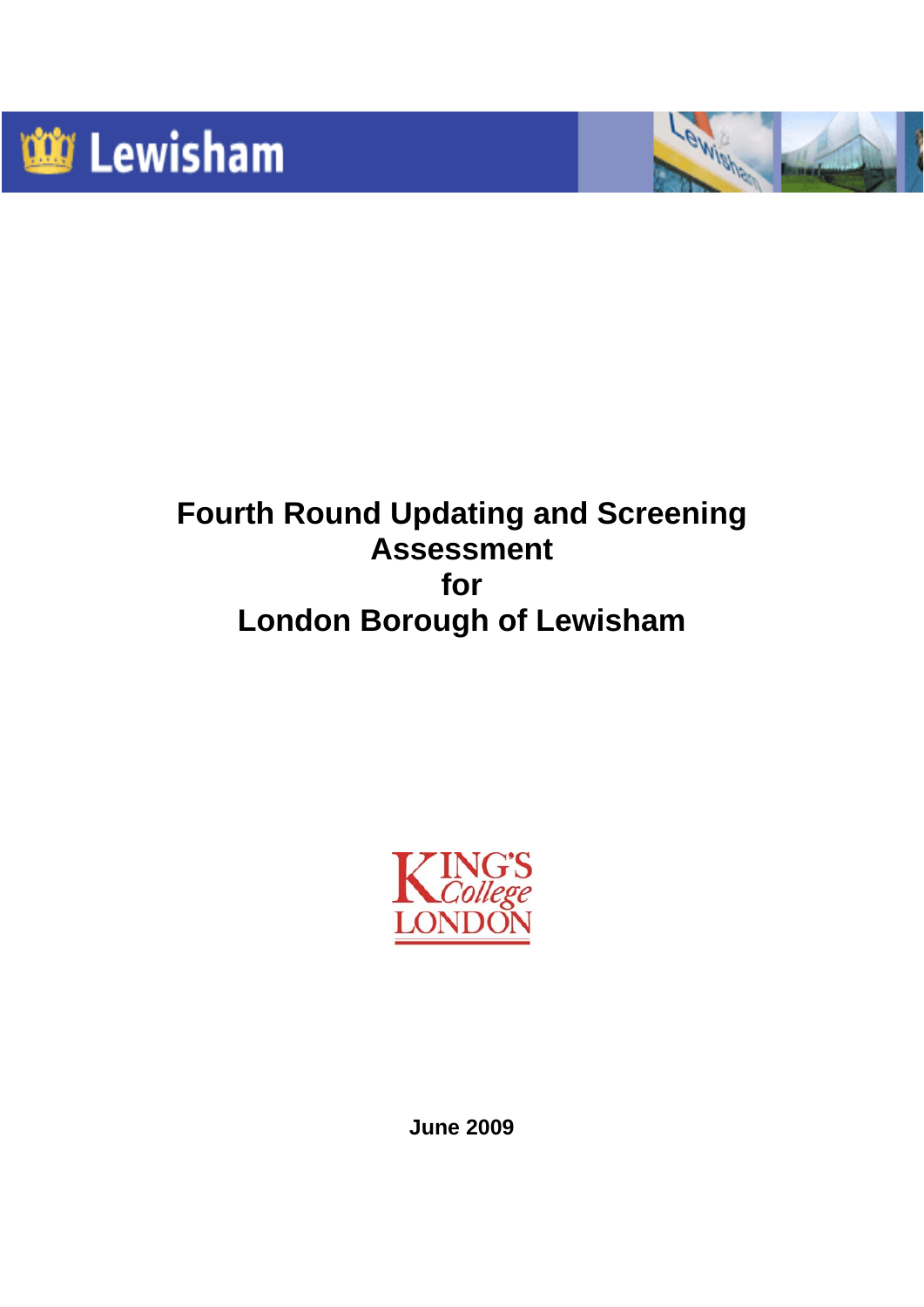#### **Acknowledgements**

The assistance of colleagues from the Lewisham Council is gratefully acknowledged in the production of this report.

#### **Contacts**

Dave Trew Senior Air Quality Officer London Borough of Lewisham, Wearside Service Centre Wearside Road, London SE13 7EZ

Dave.Trew@lewisham.gov.uk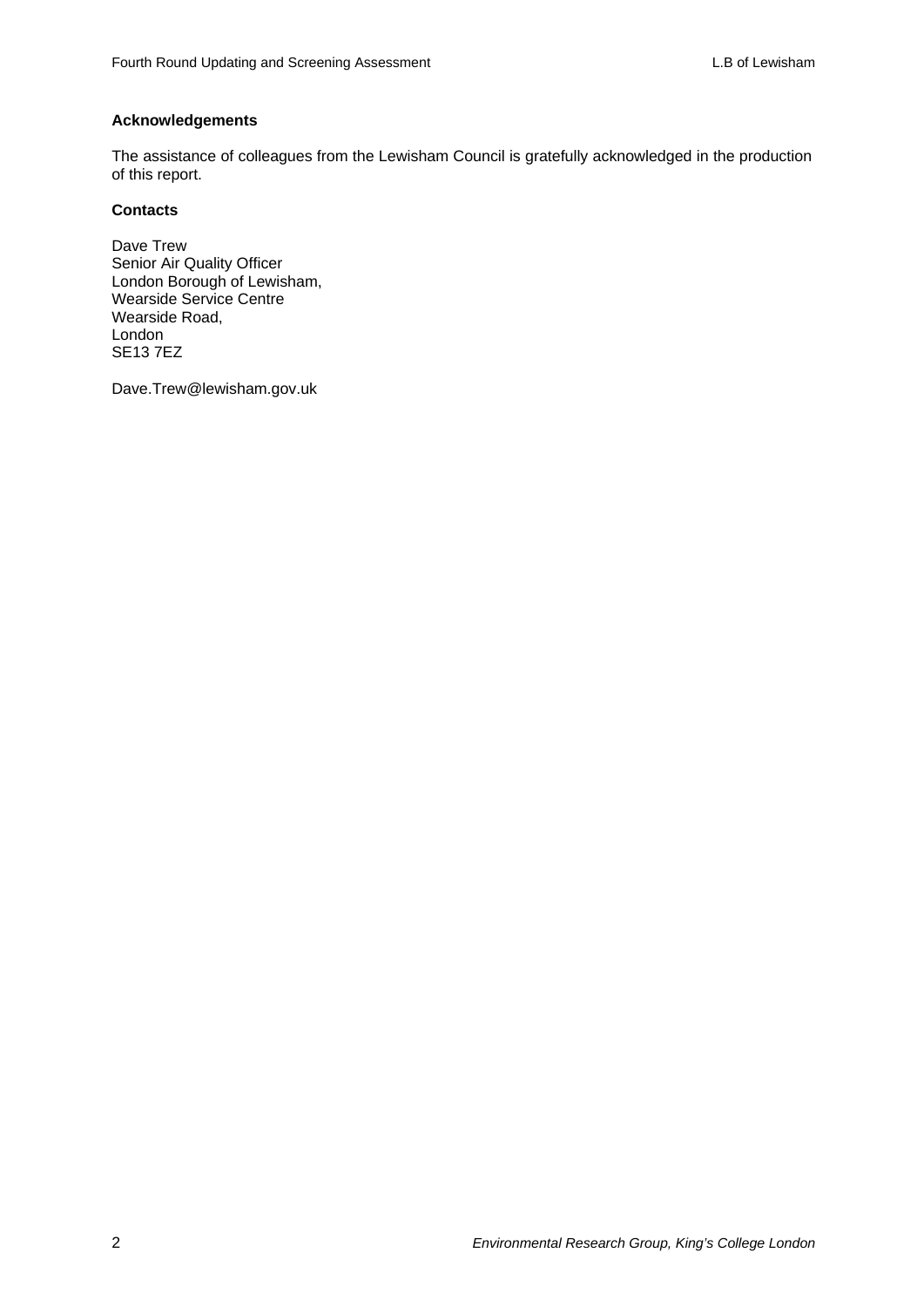# **Executive Summary**

The Council are required to review and assess air quality against the objectives in the Air Quality Regulations 2000 and the amendment regulations as part of a rolling three-year cycle ending in 2017. The air quality objectives to be assessed are for the following seven pollutants: carbon monoxide, benzene, 1,3-butadiene, lead, nitrogen dioxide, sulphur dioxide and particles (PM<sub>10</sub>).

 exceeded. The London Borough of Lewisham has previously undertaken the earlier rounds of The role of the local authority Review and Assessment process is to identify any relevant areas where it is considered that the government's air quality objectives for the above air pollutants will be Review and Assessment of local air quality management and identified areas where some of the objectives are exceeded and where there is relevant public exposure.

This report concerns the fourth round Updating and Screening Assessment and is the 2009 Updating and Screening Assessment of air quality in the London Borough of Lewisham area. It has reexamined pollution sources in its area in accordance with Defra LAQM guidance (released February 2009).

The report identifies that:

For carbon monoxide, benzene, 1,3-butadiene, lead and sulphur dioxide there is not a significant risk of the objectives being exceeded in the Council's area.

For nitrogen dioxide and particles  $PM_{10}$  the Council has previously designated AQMAs across the northern part of the Borough and along main roads in the southern part. The findings from this report indicate that the AQMAs should be maintained.

For three roads outside of the AQMAs, which fit the new congested roads criteria for nitrogen dioxide, the Council will undertake a Detailed Assessment based on a diffusion tube survey.

The Council is also planning to install a  $PM_{10}$  analyser in Mercury Way (within AQMA 1) to assess for additional fugitive and uncontrolled  $PM_{10}$  sources not previously considered. The results from this will be reported in future Council Air Quality Progress reports and a Further Assessment will be undertaken if appropriate.

In view of the findings from the report the Council will undertake the following actions:

- 1. Undertake consultation with the statutory and other consultees as required.
- 2. Maintain the existing and proposed monitoring and further extend the diffusion monitoring survey of those roads newly identified as being at risk.
- 3. Continue with the implementation of its Air Quality Action Plan in pursuit of the AQS objectives.
- 4. Prepare for the submission of a Detailed Assessment of Brockley Rise in Forest Hill and those narrow congested streets roads identified in the report as at risk of exceeding the annual mean nitrogen dioxide objective.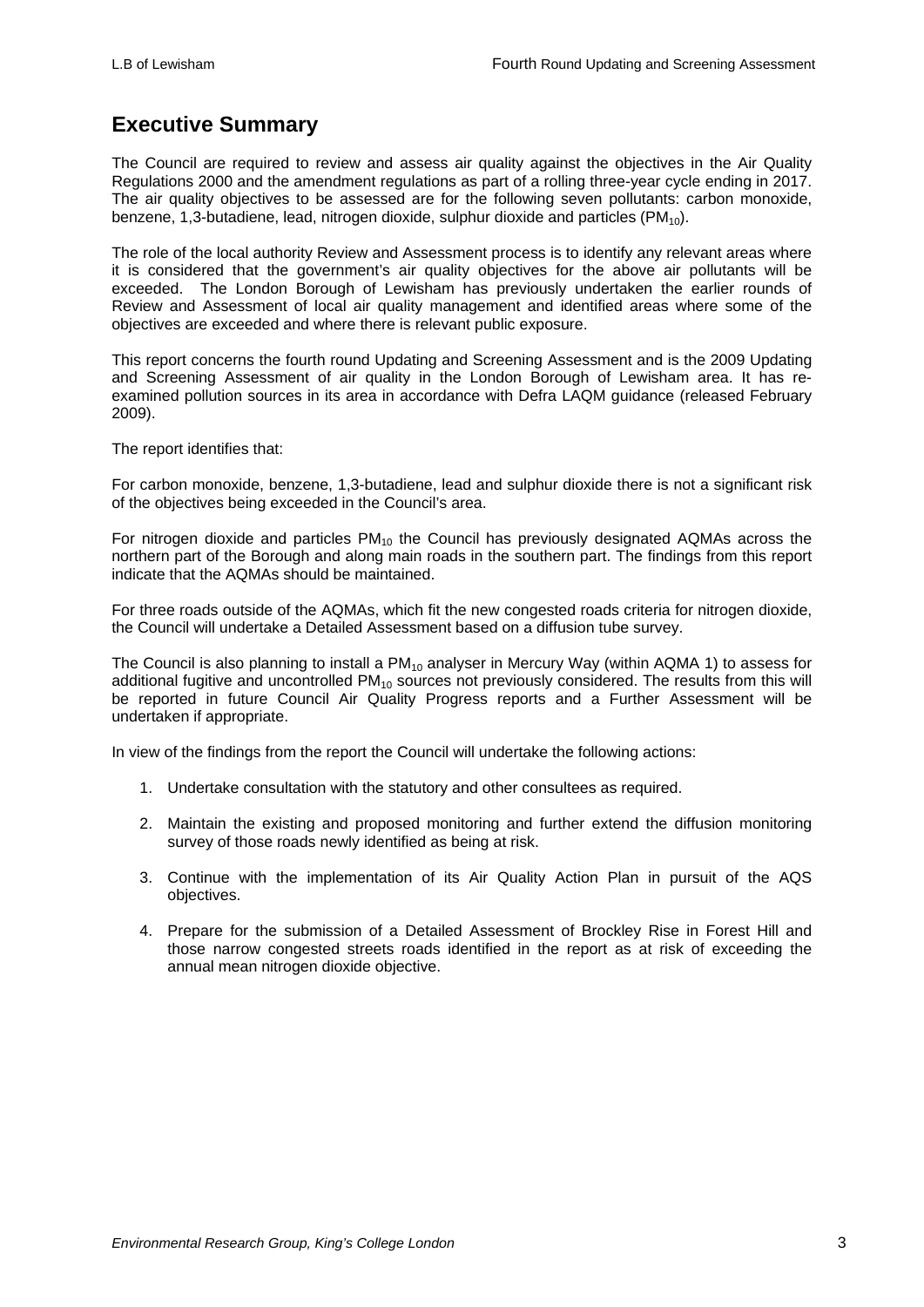This page has been left blank intentionally.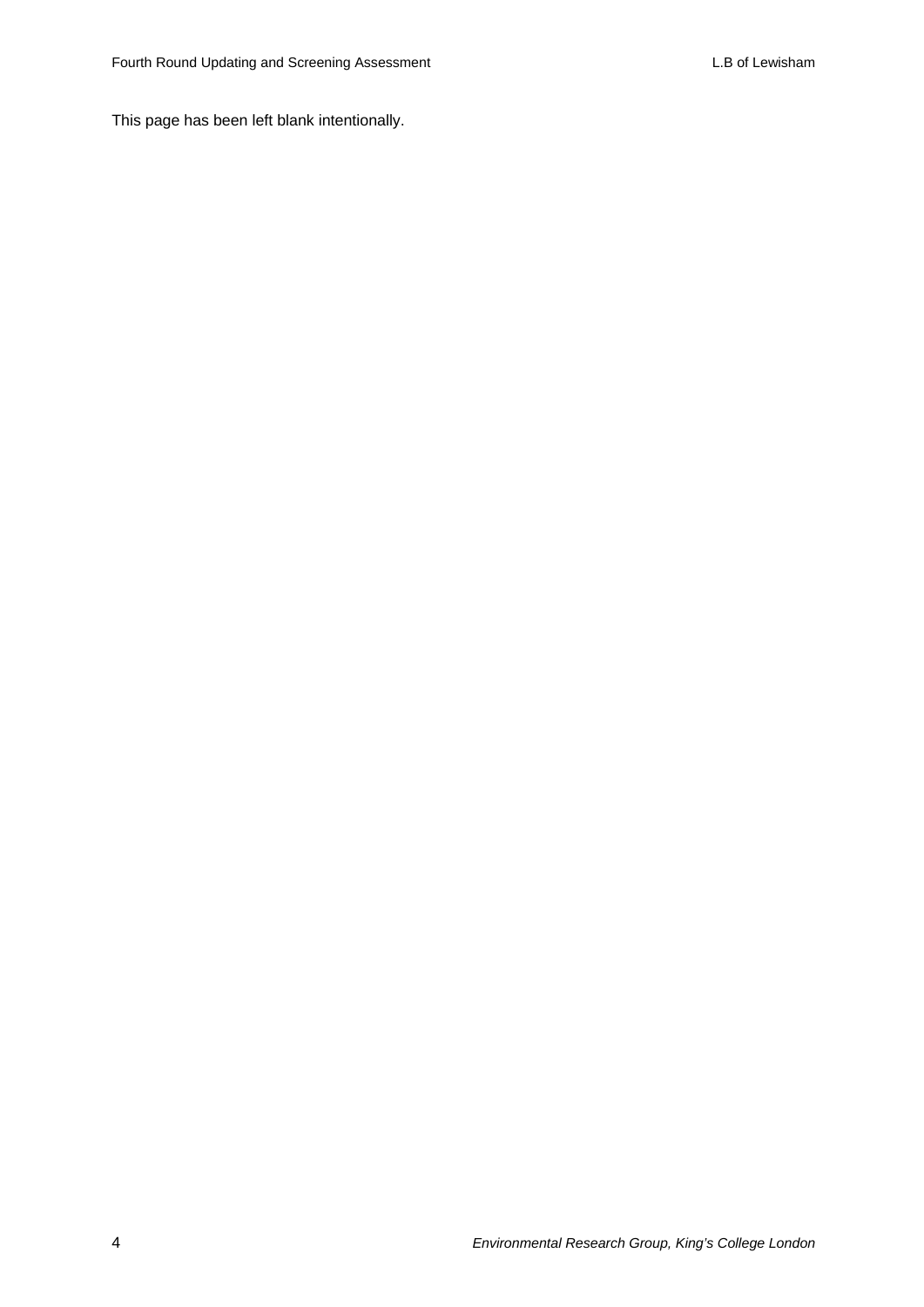# **CONTENTS**

| 1.  |                                                                                               |  |
|-----|-----------------------------------------------------------------------------------------------|--|
| 1.1 |                                                                                               |  |
| 1.2 |                                                                                               |  |
| 1.3 |                                                                                               |  |
| 1.4 |                                                                                               |  |
| 1.5 |                                                                                               |  |
| 1.6 |                                                                                               |  |
|     |                                                                                               |  |
|     |                                                                                               |  |
|     |                                                                                               |  |
|     |                                                                                               |  |
| 1.7 |                                                                                               |  |
|     |                                                                                               |  |
| 2.1 |                                                                                               |  |
|     |                                                                                               |  |
|     |                                                                                               |  |
| 2.2 |                                                                                               |  |
|     |                                                                                               |  |
|     |                                                                                               |  |
|     |                                                                                               |  |
|     |                                                                                               |  |
| 3.  |                                                                                               |  |
| 3.1 | Narrow congested streets with residential properties close to the kerb23                      |  |
| 3.2 | Busy streets where people may spend 1 hour or more close to traffic 23                        |  |
| 3.3 |                                                                                               |  |
| 3.4 |                                                                                               |  |
| 3.5 | New roads constructed or proposed since the last round of review and assessment 24            |  |
| 3.6 |                                                                                               |  |
| 3.7 |                                                                                               |  |
|     |                                                                                               |  |
| 4.1 |                                                                                               |  |
| 4.2 |                                                                                               |  |
|     |                                                                                               |  |
|     |                                                                                               |  |
| 4.3 |                                                                                               |  |
|     |                                                                                               |  |
| 5.1 |                                                                                               |  |
|     | 5.1.1 New or Proposed Processes for which an Air Quality Assessment has been carried out . 26 |  |
|     | 5.1.2 Existing Processes where emissions have increased substantially or new relevant         |  |
|     |                                                                                               |  |
|     | 5.1.3 New or significantly changed processes with no previous Air Quality Assessment 26       |  |
| 5.2 |                                                                                               |  |
| 5.3 |                                                                                               |  |
| 5.4 |                                                                                               |  |
| 6.  |                                                                                               |  |
| 6.1 |                                                                                               |  |
|     |                                                                                               |  |
|     |                                                                                               |  |
| 6.2 |                                                                                               |  |
| 7.  |                                                                                               |  |
| 8.  |                                                                                               |  |
| 8.1 |                                                                                               |  |
| 8.2 |                                                                                               |  |
| 8.3 |                                                                                               |  |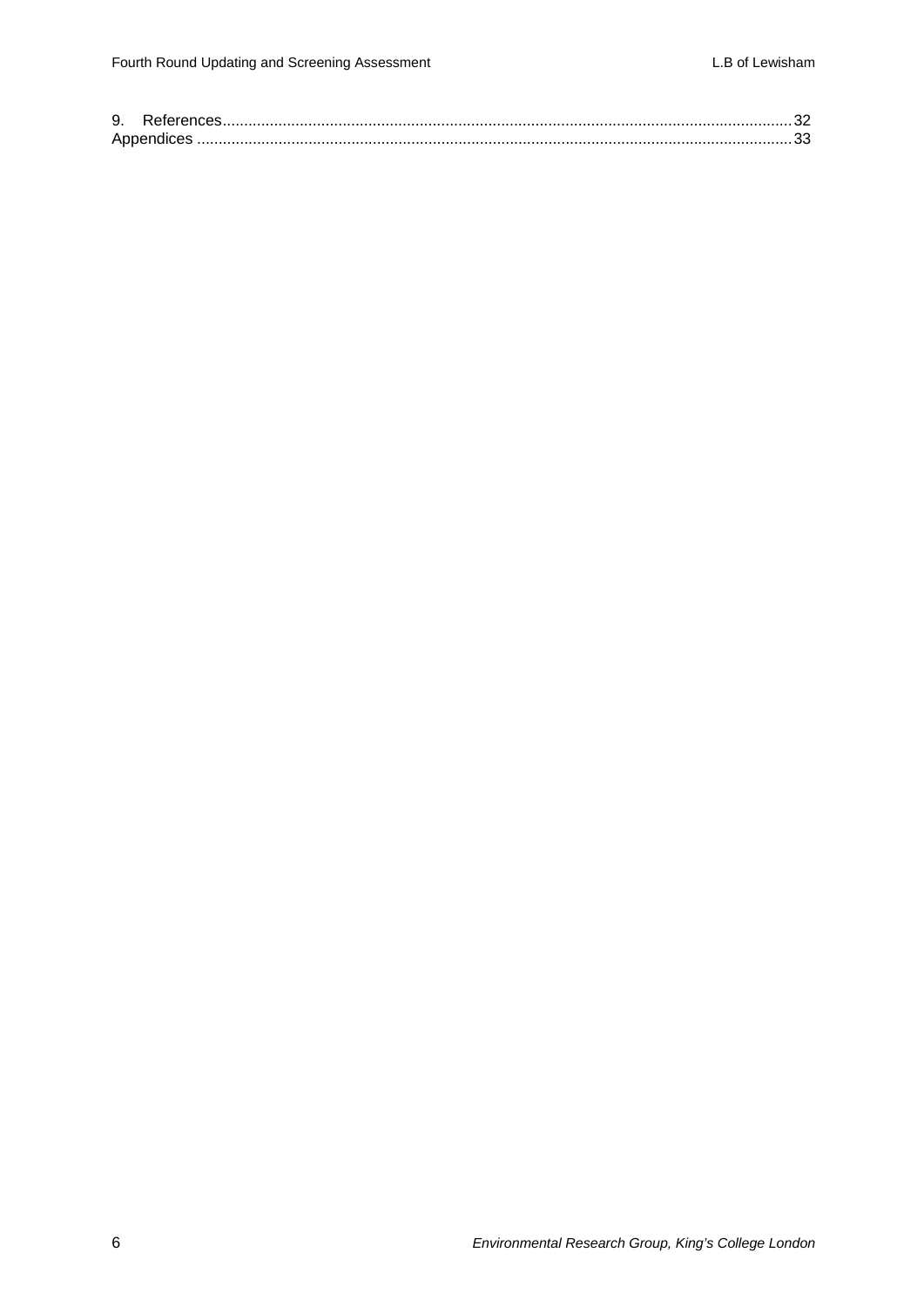# **List of Figures**

| Figure 3 Rolling annual mean PM <sub>10</sub> trends for Lewisham and nearby sites (2000 to 2008) 21                |  |
|---------------------------------------------------------------------------------------------------------------------|--|
| Figure 4 Rolling number of days $PM_{10} > 50 \mu g$ m <sup>-3</sup> for Lewisham and nearby sites (2000 to 2008)21 |  |

# **List of Tables**

| Table 1 Air quality objectives (from Air Quality Regulations 2000 and Amendment Regulations 2002)        |  |
|----------------------------------------------------------------------------------------------------------|--|
|                                                                                                          |  |
|                                                                                                          |  |
|                                                                                                          |  |
| Table 4 Bias adjusted annual mean $NO2$ concentrations ( $\mu$ g m <sup>-3</sup> ) for Lewisham (2008)18 |  |
|                                                                                                          |  |
|                                                                                                          |  |
|                                                                                                          |  |
|                                                                                                          |  |
|                                                                                                          |  |
|                                                                                                          |  |
|                                                                                                          |  |
|                                                                                                          |  |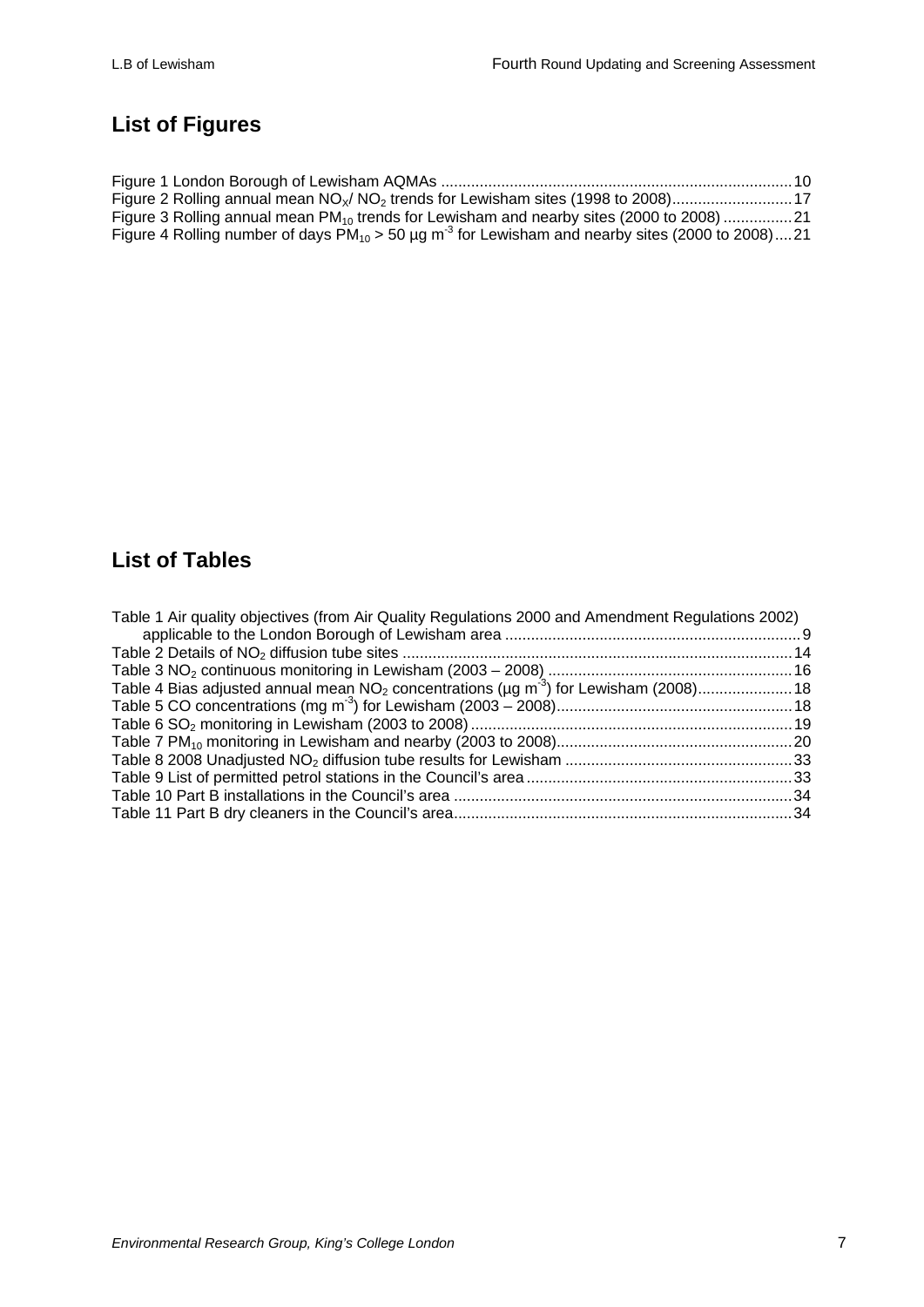### **1. Introduction**

#### **1.1 Brief description of the Lewisham Council area**

The London Borough of Lewisham is situated in southeast London. It is an inner London Borough comprising a densely populated area with a population of approximately 255,700 (mid 2006). The Borough is mostly residential with areas of employment around the main commercial centres of Lewisham, New Cross, Catford, Hither Green, Lee and Sydenham. The Borough has a broad socioeconomic range between generally affluent Blackheath and less affluent Deptford. The main roads that run through the Borough include A2, A20 and A21 and A200. The main sources of air pollutants are the busy and congested roads. There are about 75 minor industrial processes that are regulated by the Council and one Part A installation regulated by the Environment Agency.

#### **1.2 Purpose of report**

This report is the 2009 Updating and Screening Assessment of air quality for the London Borough of Lewisham. The purpose of the report is to fulfil the Council's initial obligation under the fourth round review and assessment of air quality. In so doing it will determine whether or not a there is a risk that an air quality objective will be exceeded in the Borough and therefore whether or not the Council needs to undertake a Detailed Assessment of air quality.

Part IV of the Environment Act 1995 introduced new responsibilities to both national and local government throughout the UK. These responsibilities included the requirement upon the national government and devolved administrations to develop an Air Quality Strategy (AQS) for England, Wales, Scotland and Northern Ireland. The overall purpose of the AQS is to seek improvements in air quality for the benefit of public health. The most recent AQS was produced in 2007.

Local air quality management (LAQM) was also introduced by the Environment Act 1995. Under this local authorities are required to periodically review and assess air quality across their areas. The AQS confirms that LAQM provides a major component of the government's plan for air quality improvement across the UK.

Air quality objectives have been set for those air pollutants deemed to be of most concern and relevance by the AQS. Seven of these pollutants are included under the LAQM regime and regulations for these were introduced. The applicable air quality objectives for the relevant pollutants are given in Table 1. Additional objectives have been set for ozone, polyaromatic hydrocarbons (PAHs) and  $PM<sub>2.5</sub>$ , although these have been deemed the responsibility of national government and therefore not applicable to the LAQM process.

The objectives are all based on health-based standards using current scientific advice taking into account the likely cost and benefits, as well as feasibility and practicality in meeting the objectives. The objectives are mostly in line with limit values prescribed by EU Directive, although additional objectives (including bringing forward the date for compliance) were included for some pollutants.

#### **1.3 Air Quality objectives**

 The air quality objectives applicable to LAQM in England are set out in the Air Quality (England) Regulations 2000 (SI 928) and The Air Quality (England) (Amendment) Regulations 2002 (SI 3043) (see Table 1). This table shows the objectives in units of microgrammes per cubic metre  $\mu$ g m<sup>-3</sup> (and milligrammes per cubic metre, mg  $m<sup>3</sup>$  for carbon monoxide) with the number of exceedences in each year that are permitted (where applicable).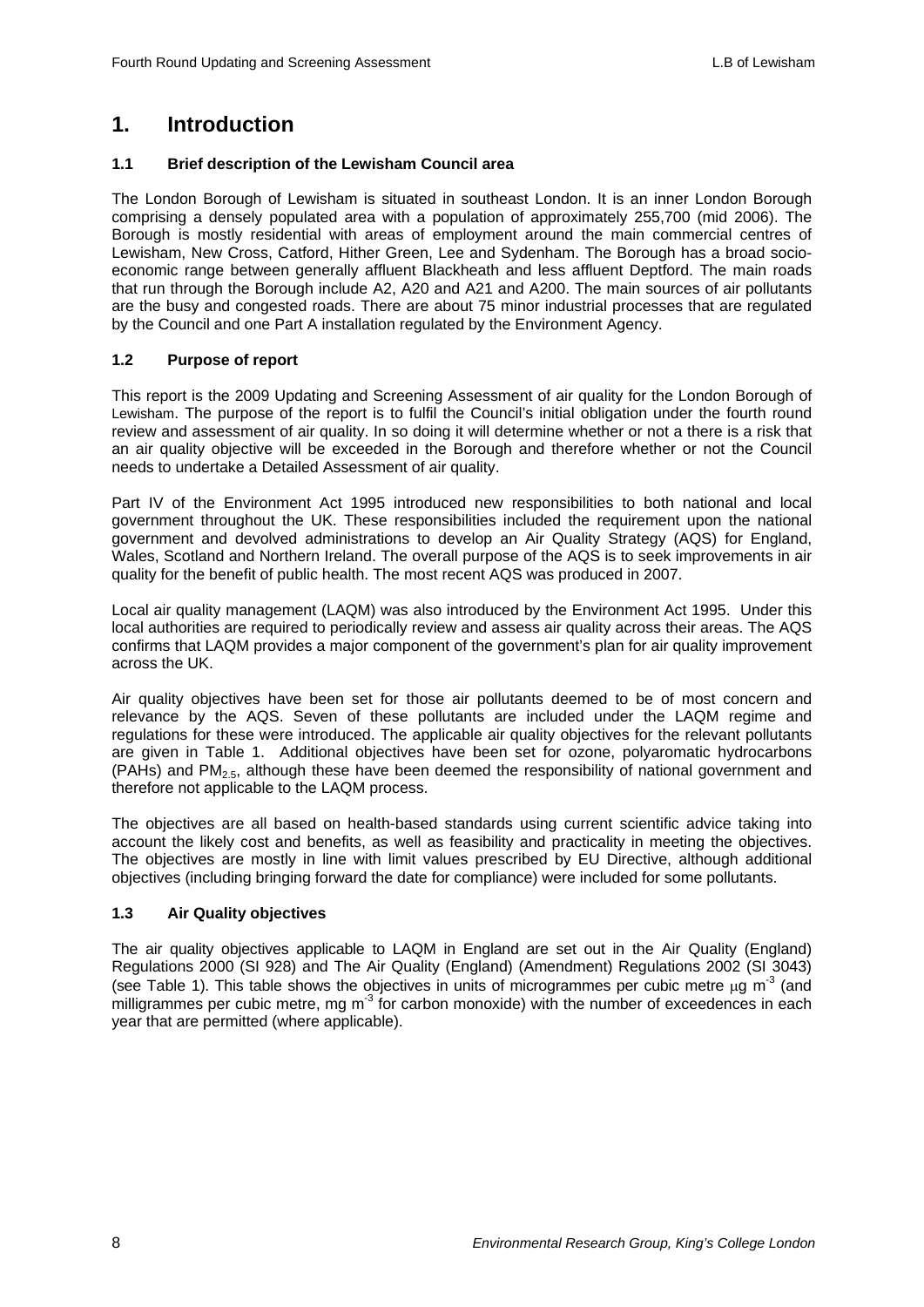**Table 1** Air quality objectives (from Air Quality Regulations 2000 and Amendment Regulations 2002) applicable to the London Borough of Lewisham area

| <b>Pollutant</b>                   | <b>Air Quality Objective</b>                                                     | Date to be                           |             |
|------------------------------------|----------------------------------------------------------------------------------|--------------------------------------|-------------|
|                                    | <b>Concentration</b>                                                             | <b>Measured as</b>                   | achieved by |
| <b>Benzene</b>                     |                                                                                  |                                      |             |
|                                    | 16.25 $\mu$ g m <sup>-3</sup>                                                    | Running annual mean                  | 31.12.2003  |
|                                    | 5.00 $\mu$ g m <sup>-3</sup>                                                     | Annual mean                          | 31.12.2010  |
| 1,3-Butadiene                      | 2.25 $\mu$ g/m <sup>3</sup>                                                      | Running annual mean                  | 31.12.2003  |
| <b>Carbon monoxide</b>             | 10.0 mg $m^{-3}$                                                                 | Maximum daily<br>running 8-hour mean | 31.12.2003  |
| Lead                               | 0.5 $\mu$ g m <sup>-3</sup>                                                      | Annual mean                          | 31.12.2004  |
|                                    | 0.25 $\mu$ g m <sup>-3</sup>                                                     | Annual mean                          | 31.12.2008  |
| Nitrogen dioxide (NO2)             | 200 $\mu$ g m <sup>-3</sup> not to be<br>exceeded more than 18<br>times a year   | 1-hour mean                          | 31.12.2005  |
|                                    | 40 $\mu$ g m <sup>-3</sup>                                                       | Annual mean                          | 31.12.2005  |
| Particles (gravimetric)            | 50 $\mu$ g m <sup>-3</sup> , not to be<br>exceeded more than 35<br>times a year  | 24-hour mean                         | 31.12.2004  |
|                                    | 40 $\mu$ g m <sup>-3</sup>                                                       | Annual mean                          | 31.12.2004  |
| Sulphur dioxide (SO <sub>2</sub> ) | 350 $\mu$ g m <sup>-3</sup> , not to be<br>exceeded more than 24<br>times a year | 1-hour mean                          | 31.12.2004  |
|                                    | 125 $\mu$ g m <sup>-3</sup> , not to be<br>exceeded more than 3<br>times a year  | 24-hour mean                         | 31.12.2004  |
|                                    | 266 $\mu$ g m <sup>-3</sup> , not to be<br>exceeded more than 35<br>times a year | 15-minute mean                       | 31.12.2005  |

(Note – the provisional  $PM_{10}$  objectives outlined on the third round USA report were not adopted in England as part of the revised 2007 AQS).

#### **1.4 Summary of previous R&A in Lewisham B.C**

The Council undertook previous rounds of review and assessment of air quality. The main issue following the first round with respect to local air quality was found to be emissions ( $NO<sub>2</sub>$  and  $PM<sub>10</sub>$ ) emanating from road vehicles. As a result the Council designated Air Quality Management Areas in parts of the Borough. These are shown in Figure 1 and consist of four large AQMAs and a series of ribbon roads (called AQMA 5).

The conclusions of the Council's subsequent Review and Assessment reports from 2003 to 2008 (see references) were that the designation of AQMAs should remain. These were primarily for exceedences of the annual mean objective for  $NO<sub>2</sub>$ ; but also for the daily mean objective for  $PM<sub>10</sub>$ where there was a smaller area that exceeds. The reports also identified that the proposed redevelopment of Lewisham could result in increased concentrations and that fugitive emissions from industrial sources in the north of the borough required monitoring.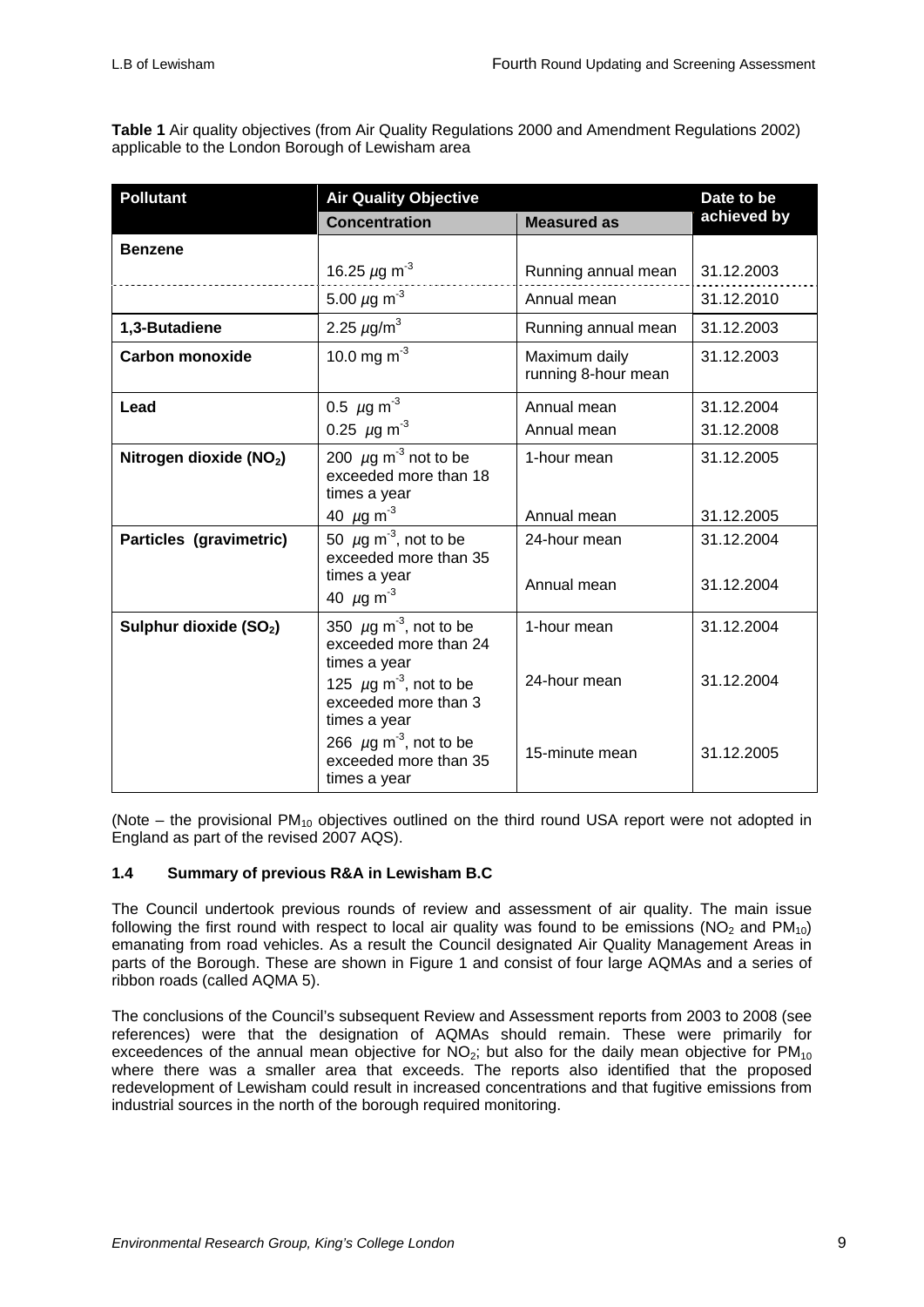#### **Figure 1** London Borough of Lewisham AQMAs



# **Environmental Management**

#### **1.5 Fourth Round Review and Assessment**

This report concerns the fourth round of LAQM review and assessment (R&A), which is part of a three yearly cycle for review and assessment ending in 2017. It follows the new prescribed guidance given in Technical Guidance LAQM. TG (09) (Defra, 2009a), supported where necessary by new LAQM Tools. The guidance is designed to help local authorities undertake their duties under the Environment Act 1995 to review and assess air quality in their area from time to time.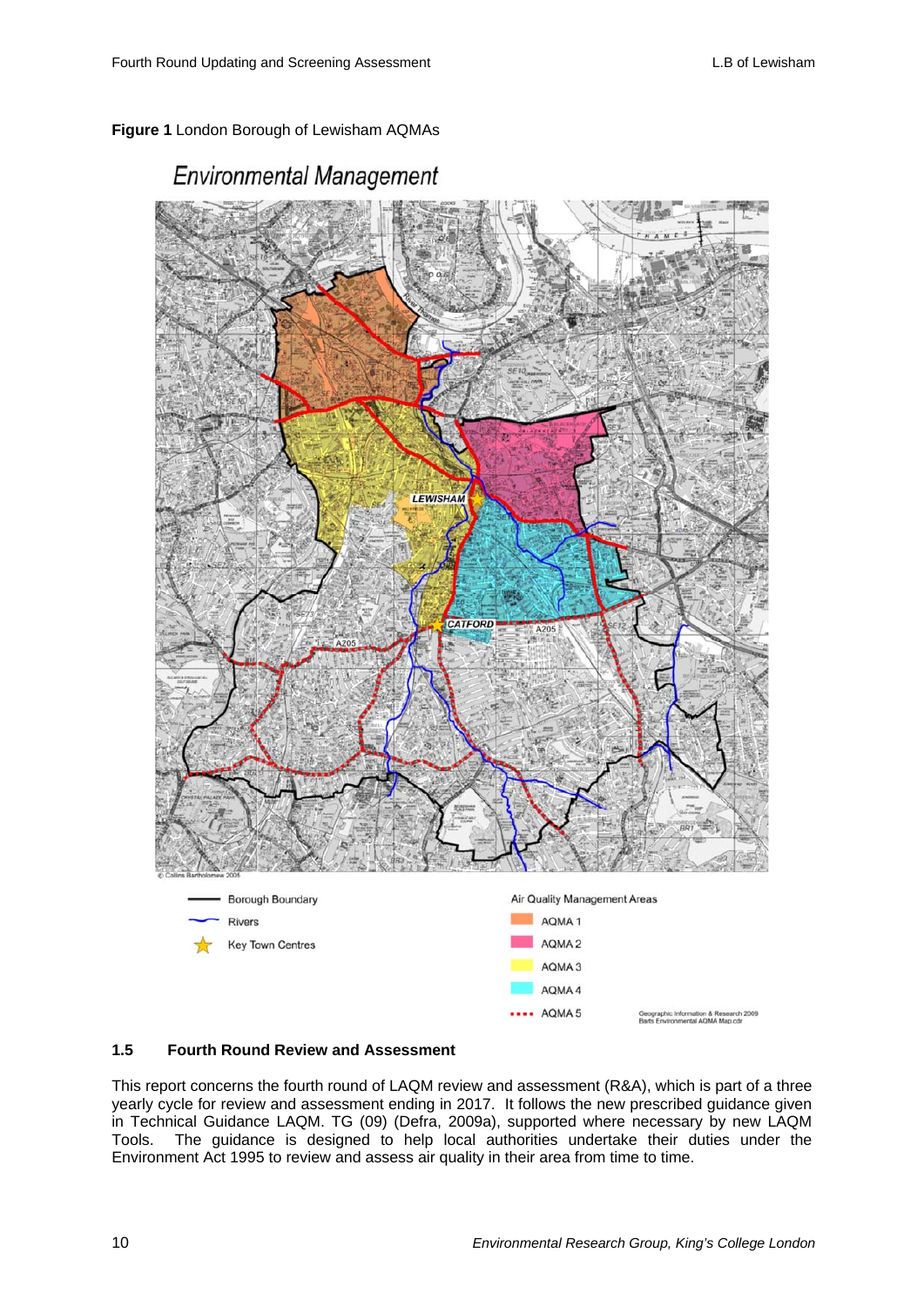It is recognised that most of the original TG03 guidance is still relevant, although some parts required revision to reflect the most up-to-date understanding, and to draw upon experience gained during the third round of Review and Assessment.

Updated guidance has been prepared to cover the following issues:

Background pollution concentrations and future year adjustments New emission tools

Monitoring of PM<sub>10</sub> and use of the volatile correction model

Emissions from narrow roads, railways, poultry farms, biomass combustion

Data ratification procedures

NO<sub>x</sub>: NO<sub>2</sub> relationships

In addition, the Updating and Screening Assessment (USA) checklists provided in TG09 have been revised and re-issued to take account of all necessary changes.

The guidance requires a phased approach, as with the previous guidance and is undertaken source by source rather than using pollutant specific assessment. This however still requires local authorities to undertake a level of assessment that is commensurate with the risk of an air quality objective being exceeded. It is considered that not every authority will need to proceed beyond the first step of the fourth round of review and assessment.

The findings from the USA determine the need for the Council to undertake the next steps of local air quality management i.e. a Detailed Assessment and then potentially progressing to the declaration of an air quality management area (AQMA) with a need for an air quality action plan (AQAP).

#### **1.6 Updating Screening and Assessment – important considerations**

As with the previous USAs, relevant considerations and sources of data include the following:

#### *Monitoring Data*

The Council's monitoring of air quality in its area provides an important source of information for understanding air quality in its area. This benefit can be further enhanced if the monitoring is undertaken as part of a wider e.g. national or regional network. It is however important to ensure that there is confidence in the data being produced and used. Hence QA/QC issues are considered and the data produced also need to be properly validated and preferably ratified.

#### *Background Pollutant Concentrations*

These are produced nationally for all local authorities in the UK and provide the estimated background annual mean air pollutant concentrations at a 1 km x 1 km grid resolution for  $NO<sub>x</sub>$ ,  $NO<sub>2</sub>$ ,  $PM<sub>10</sub>$  and PM<sub>2.5</sub> for the 2006 base year with projections for all years to 2020. The data are available from http://www.airquality.co.uk/archive/laqm/tools.php

#### *Industrial Sources*

Both the Environment Agency and the Council regulate industrial sources under the Pollution Prevention and Control Act 1999 and Environmental Protection Act 1990. The Environment Agency is responsible for the largest industrial processes (Part A processes), whilst the Council is responsible for smaller Part B and A2 processes. Those small industrial processes that fall outside of Part B/A2 Process control can also be of interest to LAQM. Details of the processes and installations are available from the Council's Public Register (see tables in the Appendix). There is one Part A1 process in the Borough; the incineration process operated by South East London Combined Heat and Power Ltd (SELCHP) in the north of the Borough. Since the previous USA, two Part B operations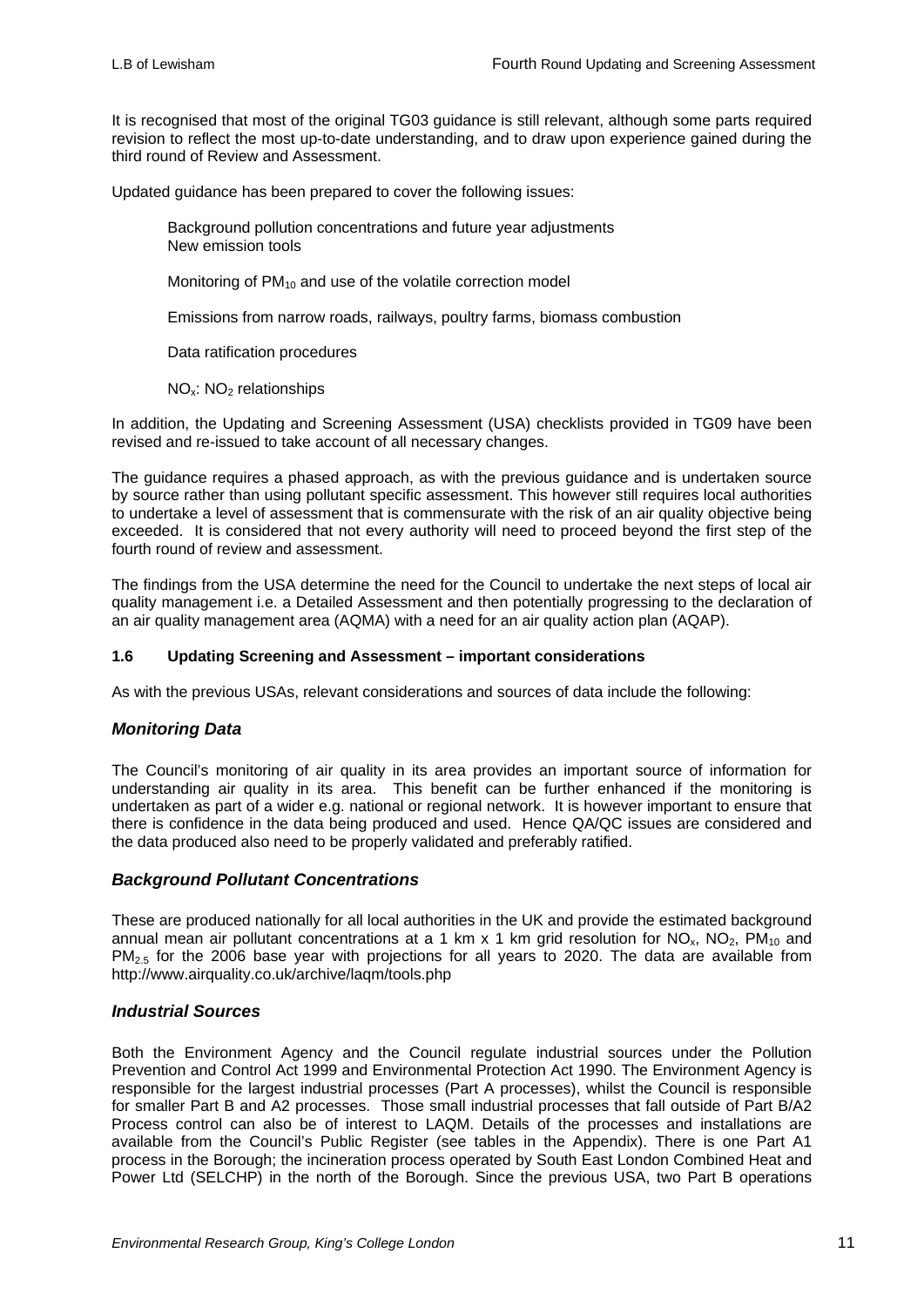concrete batching plant and concrete crusher opening. In addition, over 50 permits for dry cleaners (small waste oil burner and a vehicle re-sprayer) have closed, with a waste incineration installation, have been issued. None of these changes however are considered to be important for the purposes of this USA.

#### *Road Traffic*

Updated details of road traffic movements across the Borough have been made available from the London Atmospheric Emissions Inventory (2006) and the Council itself to check for significant changes from the previous USA.

#### **1.7 Relevant exposure**

The objectives relate to public exposure to the pollutants. More specifically any areas that may exceed the objectives should relate to "the quality of air at locations which are situated outside of buildings or other manmade structures above or below ground, and where members of the public are regularly present" (from the Air Quality regulations). TG09 advises further that the assessment should focus on those locations where members of the public are likely to be regularly present and are likely to be exposed over the period of the objective.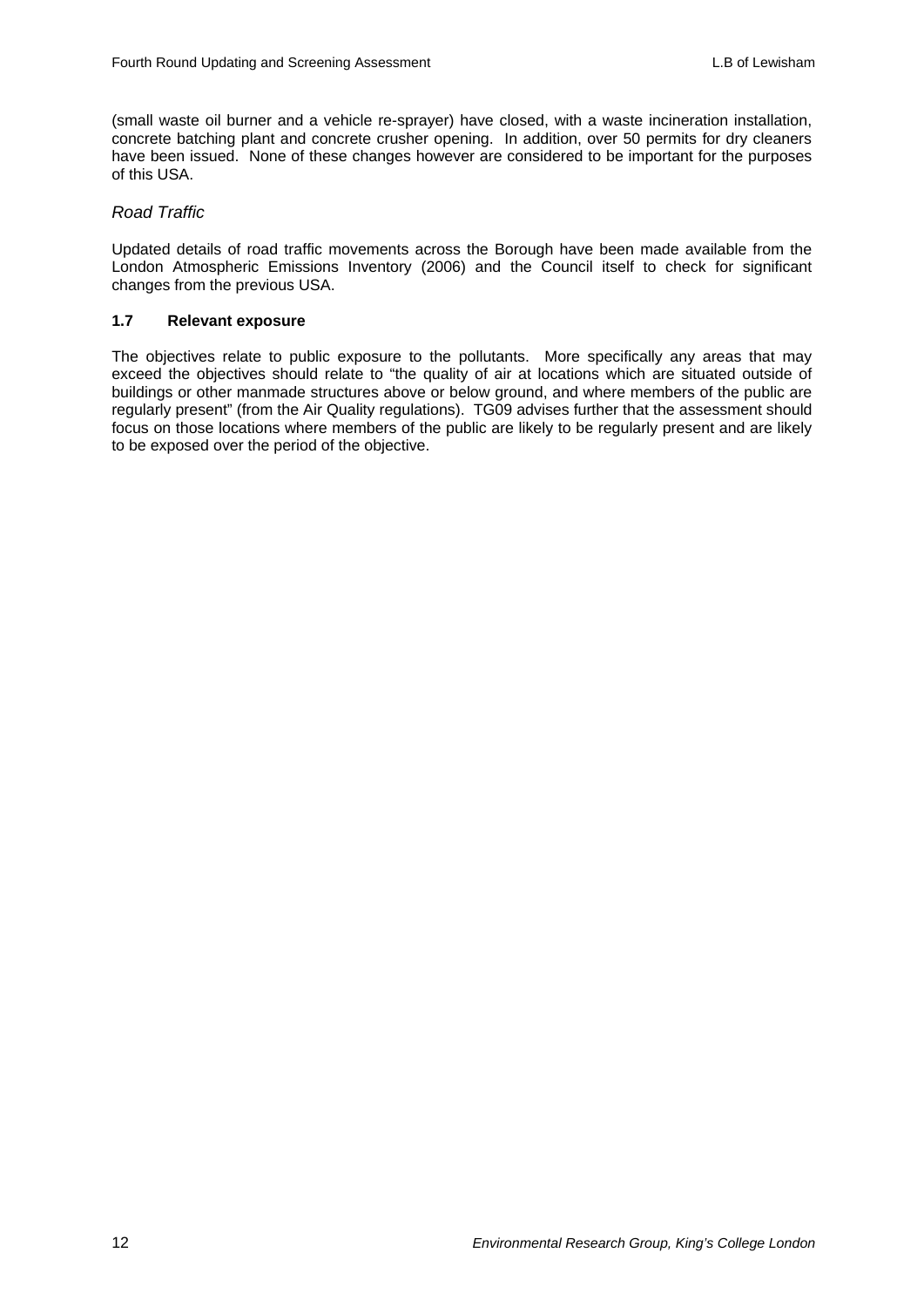### **2. New Monitoring Data**

#### **2.1 Summary of Monitoring Undertaken**

#### 2.1.1 Automatic monitoring

The Council undertakes continuous monitoring at three fixed long-term sites:

 $\circ$  Lewisham 1 – an urban background site located in Catford (in the centre of the Borough). This monitoring site started operating in 1996 and is operated to London Air Quality Network (LAQN) standards, which are similar to those of the AURN. The data produced have traceability to national standards and operational procedures defined for the LAQN and are therefore similar to AURN. **Nitrogen dioxide**, **sulphur dioxide** and ozone are monitored at the site. (See

http://www.londonair.org.uk/london/asp/publicdetails.asp?region=0&site=LW1&details=location&mapview=all&l a\_id=23&network=All)

 $\circ$  Lewisham 2 – a site located 6m from the roadside in New Cross, which is located in the north of the Borough closer to central London. This monitoring site opened in 2002 and is also operated to London Air Quality Network (LAQN) standards. The site monitors **nitrogen dioxide, particles (PM<sub>10</sub>)** by TEOM and **sulphur dioxide**. The site represents relevant exposure. (See

http://www.londonair.org.uk/london/asp/publicdetails.asp?region=0&site=LW2&details=location&mapview=all&l a\_id=23&network=All)

 Croydon and Bromley). The site opened in 1999 and is operated to LAQN standards and **monoxide**, **particles (PM10)** by TEOM and **sulphur dioxide**. (See  $\circ$  Crystal Palace 1 – a roadside site located 4m from the kerb in the south west of the Borough on the border of three other neighbouring London boroughs (Southwark, is jointly owned between four Boroughs). The site monitors **nitrogen dioxide**, **carbon** 

http://www.londonair.org.uk/london/asp/publicdetails.asp?region=0&site=CY1&details=location&mapview=all&l a\_id=23&network=All)

#### 2.1.2 Non automatic monitoring

A monitoring survey of nitrogen dioxide, using passive diffusion tubes, started in 2008. The survey started with nine sites, with one additional triplicate site co-located with the Lewisham 2 continuous site. One of the sites (LWS01) was affected by construction works and did not provide any data. A further site (LWS12) was discontinued after collecting data for 12 months. The tubes have been relocated to two new sites (LWS17 and LWS18 respectively). A further three sites have been added in recent months (LWS014 to LWS016), although the monitoring results are limited and therefore are not included within this report.

The details of the sites are given in Table 2. The background locations chosen are all close to residential facades on minor roads, hence the distance to kerb is marked N/A and worst-case location noted as N (i.e. no). The worst-case locations indicated as Y (i.e. yes) and are sited on lampposts close to kerbsides. In all cases the diffusion tubes are mounted using spacers and sited 2.5 to 3m above ground level.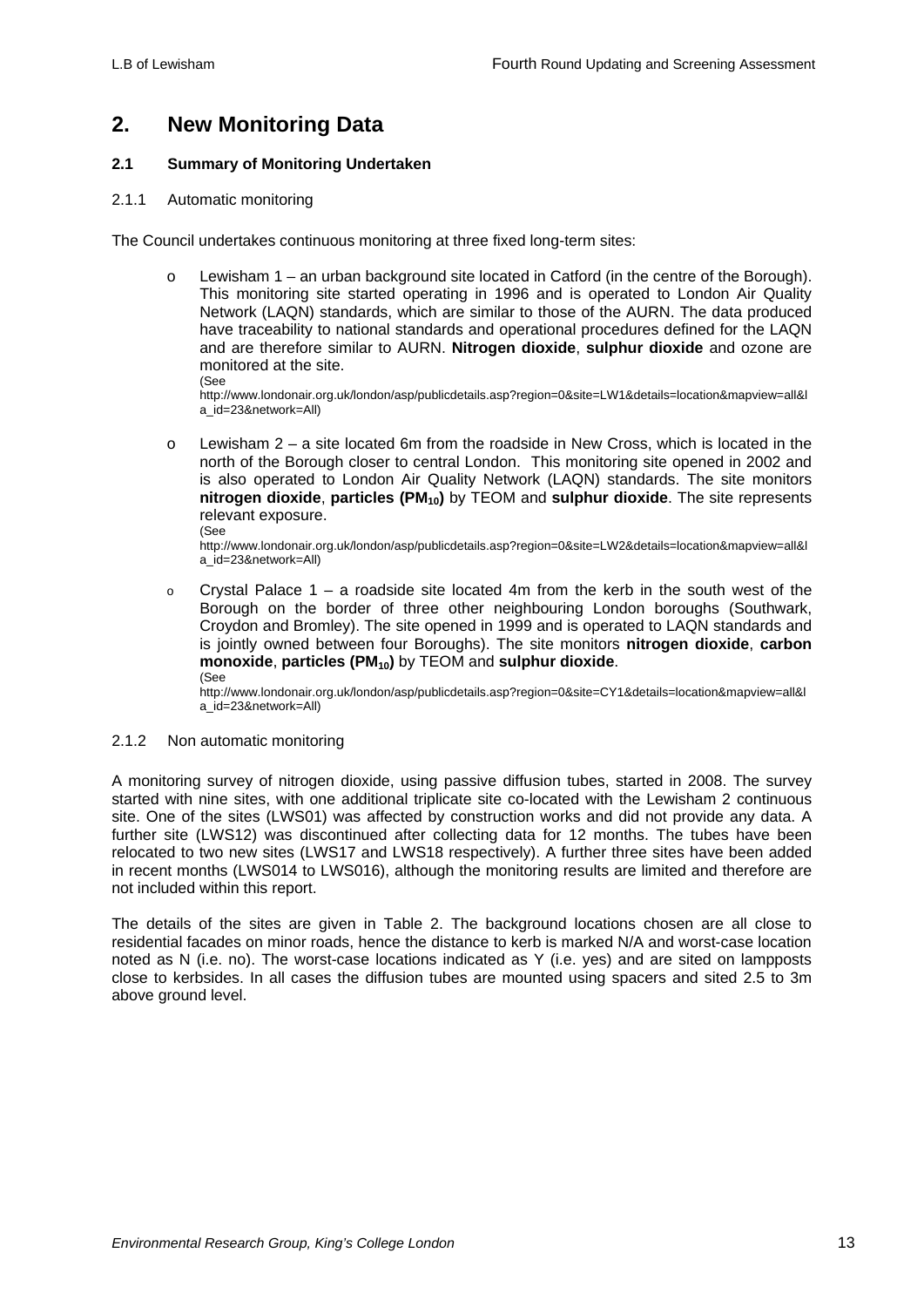| <b>Site Name</b> | <b>Site Type</b>   | <b>Easting</b> | <b>Northing</b> | In.<br><b>AQMA</b> | <b>Relevant</b><br>exposure<br>(Y/N with distance<br>(m) to relevant<br>exposure) | Distance to<br>kerb (m) of<br>nearest road<br>(N/A if not<br>applicable) | <b>Worst-</b><br>case<br><b>location</b> |
|------------------|--------------------|----------------|-----------------|--------------------|-----------------------------------------------------------------------------------|--------------------------------------------------------------------------|------------------------------------------|
| <b>LWS001</b>    | Roadside           | 540317         | 174100          | Y                  |                                                                                   | 10                                                                       | N                                        |
| <b>LWS002</b>    | Background         | 538475         | 175785          | Y                  | v                                                                                 | N/A                                                                      | N                                        |
| <b>LWS003</b>    | Roadside           | 538220         | 176100          | Y                  | v                                                                                 | 10                                                                       | N                                        |
| <b>LWS004</b>    | Roadside           | 537740         | 175920          | Y                  | N                                                                                 | 1.5                                                                      | Υ                                        |
| LWS005-007       | Roadside           | 535290         | 177295          | Y                  | v                                                                                 | 6                                                                        | Υ                                        |
| <b>LWS008</b>    | Roadside           | 535830         | 176830          | Y                  | ν                                                                                 | 15                                                                       | Y                                        |
| <b>LWS009</b>    | Roadside           | 536130         | 173337          | Υ                  | Υ                                                                                 | 3                                                                        | Y                                        |
| <b>LWS010</b>    | Background         | 538055         | 173810          | Υ                  | v                                                                                 | N/A                                                                      | N                                        |
| <b>LWS011</b>    | Roadside           | 537180         | 173370          | Y                  | N                                                                                 | 0.5                                                                      | Υ                                        |
| <b>LWS012</b>    | Background         | 538640         | 172730          | N                  | Υ                                                                                 | N/A                                                                      | N                                        |
| <b>LWS013</b>    | Used as<br>control |                |                 |                    |                                                                                   |                                                                          |                                          |
| <b>LWS014</b>    | Background         | 535536         | 173192          | N                  | Υ                                                                                 | N/A                                                                      | N                                        |
| <b>LWS015</b>    | Roadside           | 536523         | 175925          | Y                  | Υ                                                                                 | 0.5                                                                      | Y                                        |
| <b>LWS016</b>    | Roadside           | 539640         | 175934          | Υ                  | Υ                                                                                 | 0.5                                                                      | Y                                        |
| LWS017           | Roadside           | 540037         | 173748          | N                  | Υ                                                                                 | 0.5                                                                      | Y                                        |
| <b>LWS018</b>    | Background         | 538960         | 172740          | N                  |                                                                                   | 2                                                                        |                                          |

Table 2 Details of NO<sub>2</sub> diffusion tube sites

The diffusion tubes used were analysed by Gradko International using a preparation method of 50% TEA in water. In the most recent round of Annual Performance Criteria for NO<sub>2</sub> Diffusion Tubes used in LAQM (Defra, 2009b), the laboratory demonstrated good performance in a QA/QC scheme for analysis of NO<sub>2</sub> diffusion tubes. Gradko International participates in the Workplace Analysis Scheme for Proficiency (WASP), which is an independent analytical performance testing scheme. The scheme is an important QA/QC exercise for laboratories supplying diffusion tubes to Local Authorities for use in the context of Local Air Quality Management (LAQM). The Health and Safety Laboratory (HSL) operate the WASP scheme independently and the cost of operation is borne by the laboratories, which pay an annual fee to HSL.

The 2008 unbiased results of the diffusion tube monitoring in the Borough are given in the Appendix (see Table 8). The monitoring was undertaken for the period from the beginning of February 2008 until December 2008 inclusive. Thus the monitoring did not quite match the calendar year.

Monitoring using diffusion tubes has advantages over continuous monitoring in that it is far cheaper and therefore more sites can be established and assessed. The main disadvantage is that the method is less precise and accurate than continuous monitoring. The recommended methods to reduce these errors include the use of good QA/QC practices and bias adjustment factors that are derived from colocation studies between continuous analysers and diffusion tubes.

The bias adjustment factors are specific to each year, analysing laboratory, method of analysis and location. The factors are therefore also limited to the data supplied. The Review and Assessment website advises that "in many cases, using an overall correction factor derived from as many colocation studies as possible will provide the 'best estimate' of the 'true' annual mean concentration, it is important to recognise that there will still be uncertainty associated with this bias adjusted annual mean. One analysis has shown that the uncertainty for tubes bias adjusted in this way is  $\pm$  20% (at 95% confidence level). This compares with a typical value of  $\pm$  10% for chemiluminescence monitors subject to appropriate QA/QC procedures."

A default bias adjustment factor for 2008 has been obtained from the government's Review and Assessment website (based on the March 2009 spreadsheet). The default factor is based on statistical analyses of reported data provided by other local authorities. The factor for 2008, based on 4 studies, indicates that the monitored results slightly under estimate continuously monitored concentrations.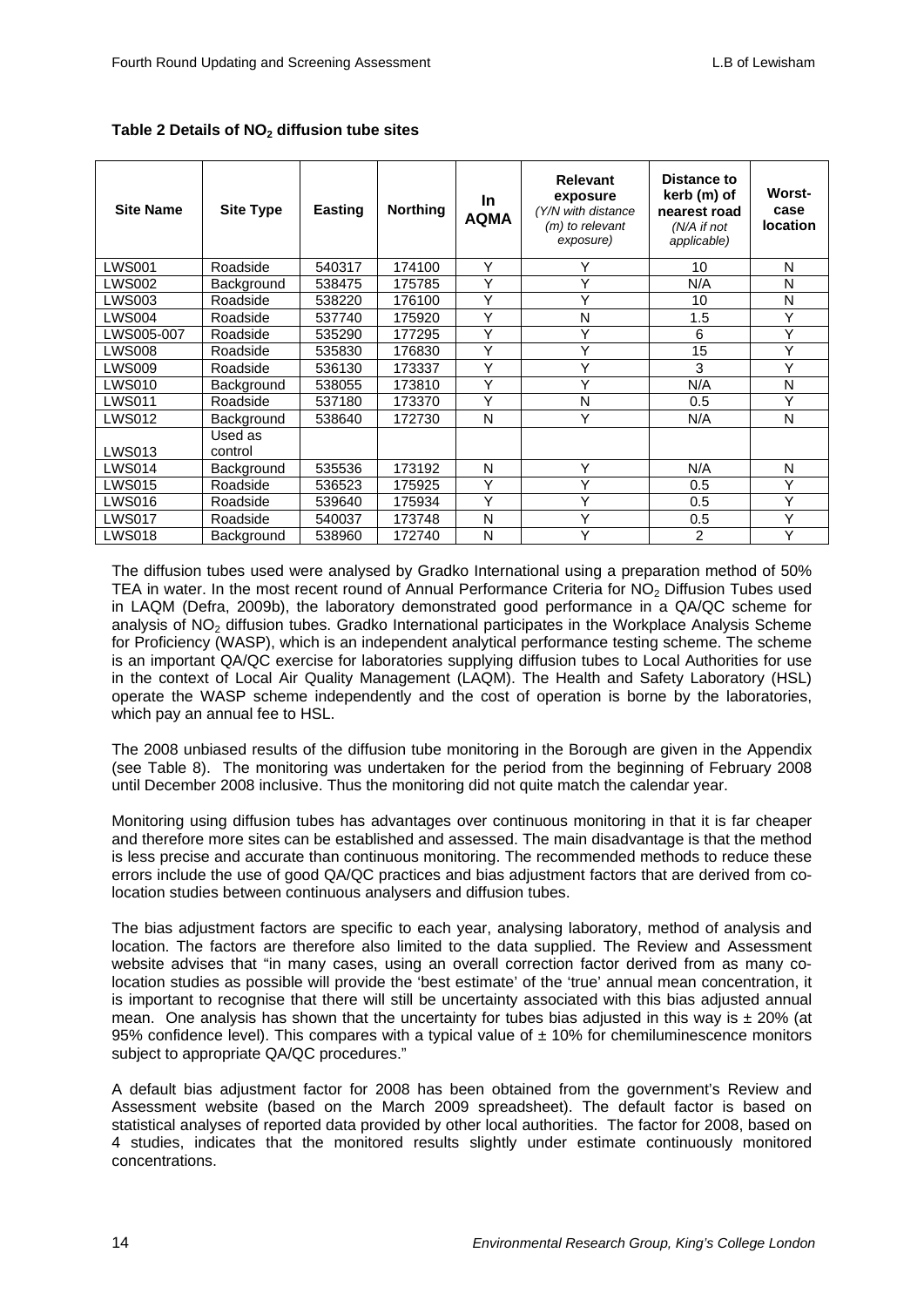From the default spreadsheet, the precision for the 2008 studies indicates good performance. The term "precision" indicates how well the diffusion tubes produce similar results from the duplicate and triplicate studies undertaken. The criterion is somewhat arbitrary and it reflects both the laboratory's performance in preparing and analysing the tubes, plus the handling of the tubes in the field. The precision is based on an assessment of the coefficient of variation. "Good" precision is defined as achieving a coefficient of variation less than 20% for eight or more periods in a year and the average is less than 10%.

The local co-location study using triplicate tubes was undertaken over 11 months at the Lewisham 2 roadside site in New Cross. The diffusion tubes were located within 0.5m of the inlet sampler of the chemiluminescent analyser at the continuous site. The study compared equivalent exposure periods, although the continuous results are provisional. The results from the study indicate that there was good precision and also good data capture for the continuous analyser. The local bias adjustment factor indicates that the results slightly over estimate continuously monitored concentrations.

| 2008    | <b>Bias adjustment factor</b> |
|---------|-------------------------------|
| Local   | 0.96                          |
| Default | 1 05                          |

The results of a nation-wide survey of nitrogen dioxide diffusion tube co-location studies were further used to improve current understanding of diffusion tube bias (AQC, 2006). The data suggested that tubes close to a road were more likely to underestimate concentrations, once they have been adjusted for laboratory bias, and conversely tubes further away from roads were more likely to overestimate concentrations. (Note this is the opposite of the local findings reported here).

Further analysis of the results suggested that it was not the distance from roads that mattered; rather it was the different concentrations of nitric oxide, nitrogen dioxide and ozone in the atmosphere. The different concentrations influenced the chemistry taking place within the diffusion tube, in particular the formation of additional nitrogen dioxide from a reaction of ozone with nitric oxide.

A relationship was identified between diffusion tube bias and the measured annual mean nitrogen dioxide concentration that can be used to further adjust the diffusion tube result. The effect of this 'tube-chemistry' adjustment depends on the measured concentration: thus a laboratory bias adjusted result of 20.0 would become 18.1  $\mu$ g m<sup>-3</sup> after adjustment for bias due to tube chemistry. A value of 40.0 µg m<sup>-3</sup> would remain at 40.0 µg m<sup>-3</sup> and 60.0 µg m<sup>-3</sup> would become 65.1 µg m<sup>-3</sup>. As shown the effect of this adjustment is minimal at concentrations close to the objective of 40.0 µg m<sup>-3</sup> and so it will not have a material effect on exceedences of the objective identified using diffusion tubes. Although adjusting for tube chemistry can reduce the uncertainty of diffusion tube results, it was not however recommended that this adjustment be applied routinely for the reporting of results.

 assessing the risk of an air quality objective being exceeded the default factor (rather than the local factor) is applied below in the results section. The choice of which bias factor to use is not straightforward; hence the two factors (local and default) are reported above to provide context. Box 3.3 of the TG 09 guidance provides some suggestions as to which factor might be the most appropriate. In this instance there are reasons for using either. Since this Updating and Screening Assessment provides a more precautionary approach to

#### **2.2 Comparison of Monitoring Results with AQ Objectives**

#### 2.2.1 Nitrogen Dioxide

The results for the three continuous sites operated by the Borough of Lewisham are shown in Table 3 (for the years 2003 to 2008 inclusive). The results include details relating to the annual mean and daily mean objectives, as well as data capture. All the data reported are fully ratified apart from 2008, part of which is still provisional. Data capture exceeded 80% for all years reported at all three sites.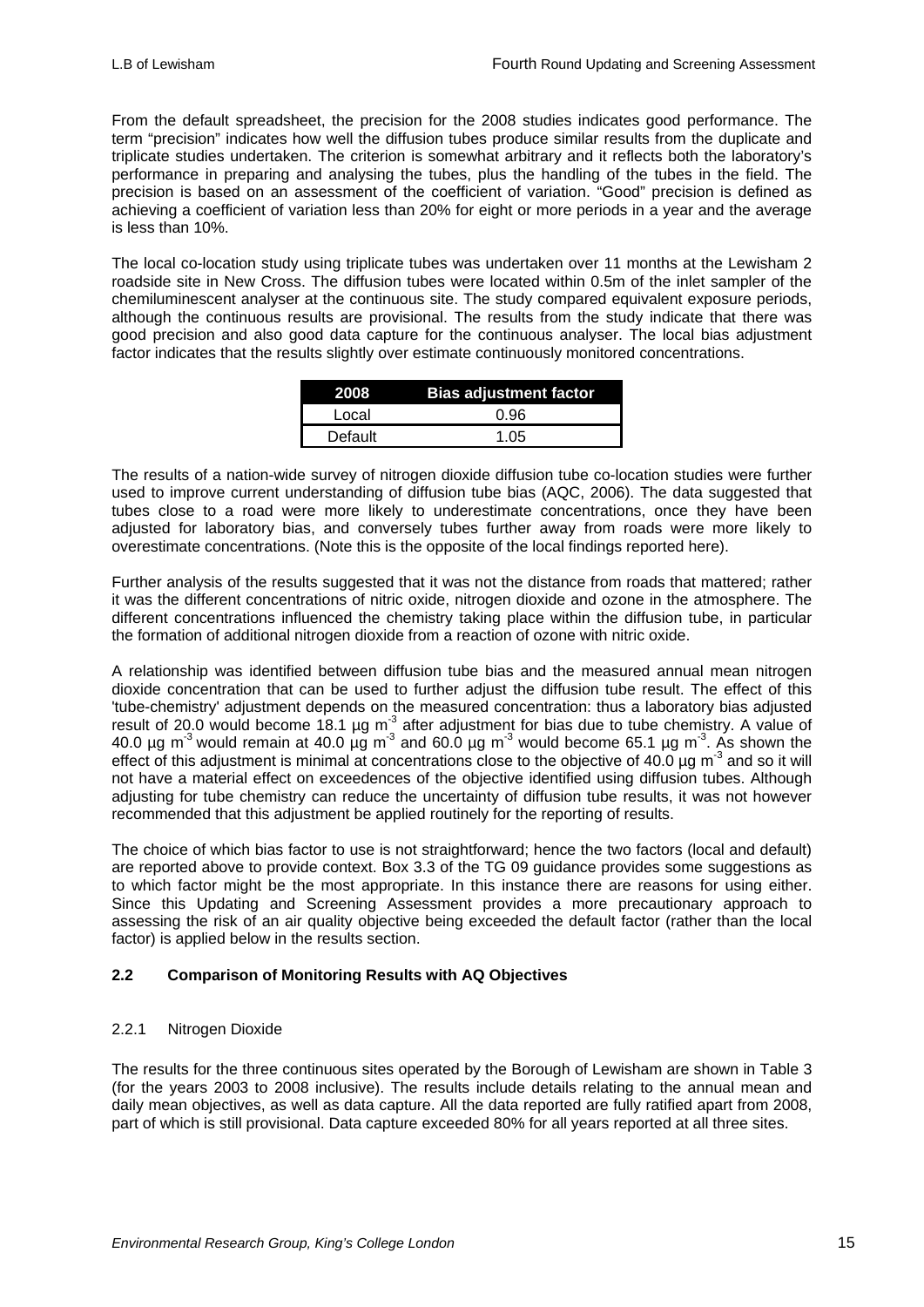| <b>LAQN site</b>                          |                                         | 2003 | 2004 | 2005 | 2006 | 2007        | 2008           |
|-------------------------------------------|-----------------------------------------|------|------|------|------|-------------|----------------|
| Lewisham 1                                |                                         |      |      |      |      |             |                |
| (Urban background<br>- AQMA3)             | Annual mean<br>No of hours >200 µg      | 55   | 49   | 51   | 54   | 53          | 51             |
|                                           | $m-3$                                   | 1    | 1    | 3    | 0    | 8           | $\overline{2}$ |
|                                           | Data capture %                          | 99   | 97   | 97   | 91   | 91          | 94             |
| Lewisham 2                                |                                         |      |      |      |      |             |                |
| (Roadside- AQMA3)                         | Annual mean<br>No of hours $>200 \mu g$ | 64   | 68   | 55   | 68   | 60          | 63             |
|                                           | $m^{-3}$                                | 5    | 4    | 4    | 27   | 11          | 5              |
|                                           | Data capture %                          | 99   | 100  | 90   | 80   | 92          | 94             |
| <b>Crystal Palace</b><br>(Roadside - just |                                         |      |      |      |      |             |                |
| outside of Borough)                       | Annual mean                             | 49   | 48   | 51   | 46   | 50          | 49             |
|                                           | No of hours $>200 \mu g$<br>$m-3$       | 2    | 0    | 0    | 0    | $\mathbf 0$ | 0              |
|                                           | Data capture %                          | 96   | 85   | 87   | 84   | 93          | 93             |

**Table 3 NO**<sub>2</sub> continuous monitoring in Lewisham (2003 – 2008)

(Note – italics indicates < 90% data capture)

The results indicate that the annual mean objective was easily exceeded at the three sites for all years monitored. Previously it was noted that there were high concentrations of  $NO<sub>2</sub>$  in 2003. At the background site at Lewisham 1 in Catford, 2003 remains the year with highest concentrations, although this level was approached in both 2006 and 2007. For the other sites higher concentrations than 2003 were measured in other years; 2004 and 2006 for Lewisham 2 and 2005 and 2007 for the Crystal Palace site.

The hourly objective was however not exceeded at any of the sites, apart from the Lewisham 2 site in 2006. There were also more than 10 periods that exceeded the hourly standard of 200  $\mu$ g m<sup>-3</sup> in 2007, plus 8 periods that exceeded the standard at the background site in Catford. For other years the standard has mostly been exceeded only for single figure periods. The standard has not been exceeded at the Crystal Palace site since 2003. The results provide some evidence to confirm that emissions of NO<sub>2</sub> directly emitted from road vehicles have increased (Carslaw D.C and Beevers, S. D, 2005 and AQEG, 2007).

In addition a widespread primary pollution episode arose in December 2007. At this time weather conditions were cold and calm, with very light winds. An initial analysis suggests that this was the most significant nitrogen dioxide incident for 10 years, when  $NO<sub>2</sub>$  was elevated across the region, The hourly mean AQS of not more than 18 hours per year above 200 µg m<sup>3</sup> was breached at 9 other sites across London, and equalled at 2 sites, on the basis of measurements during this episode alone. The west and central areas of London saw the most elevated levels. The highest hourly concentrations at the Lewisham sites in 2007 arose during episodes in November/ December and also February and April/ May.

some road vehicles. Rolling annual mean plots can be used to indicate changing annual concentrations over time. The use of rolling annual mean concentrations, based on averaged hourly means, largely removes any seasonal influences and provides a guide to changing trends.  $NO<sub>2</sub>$  is a mainly secondary pollutant formed by chemical reactions in the atmosphere from  $NO<sub>x</sub>$  emissions produced by combustion sources. These reactions also involve ozone, which is scavenged by NO. The relationship between  $NO<sub>x</sub>$  and  $NO<sub>2</sub>$  however is non linear and it is also further complicated by direct emissions of  $NO<sub>2</sub>$  from some road vehicles. 16 *Environmental Research Group, King's College London*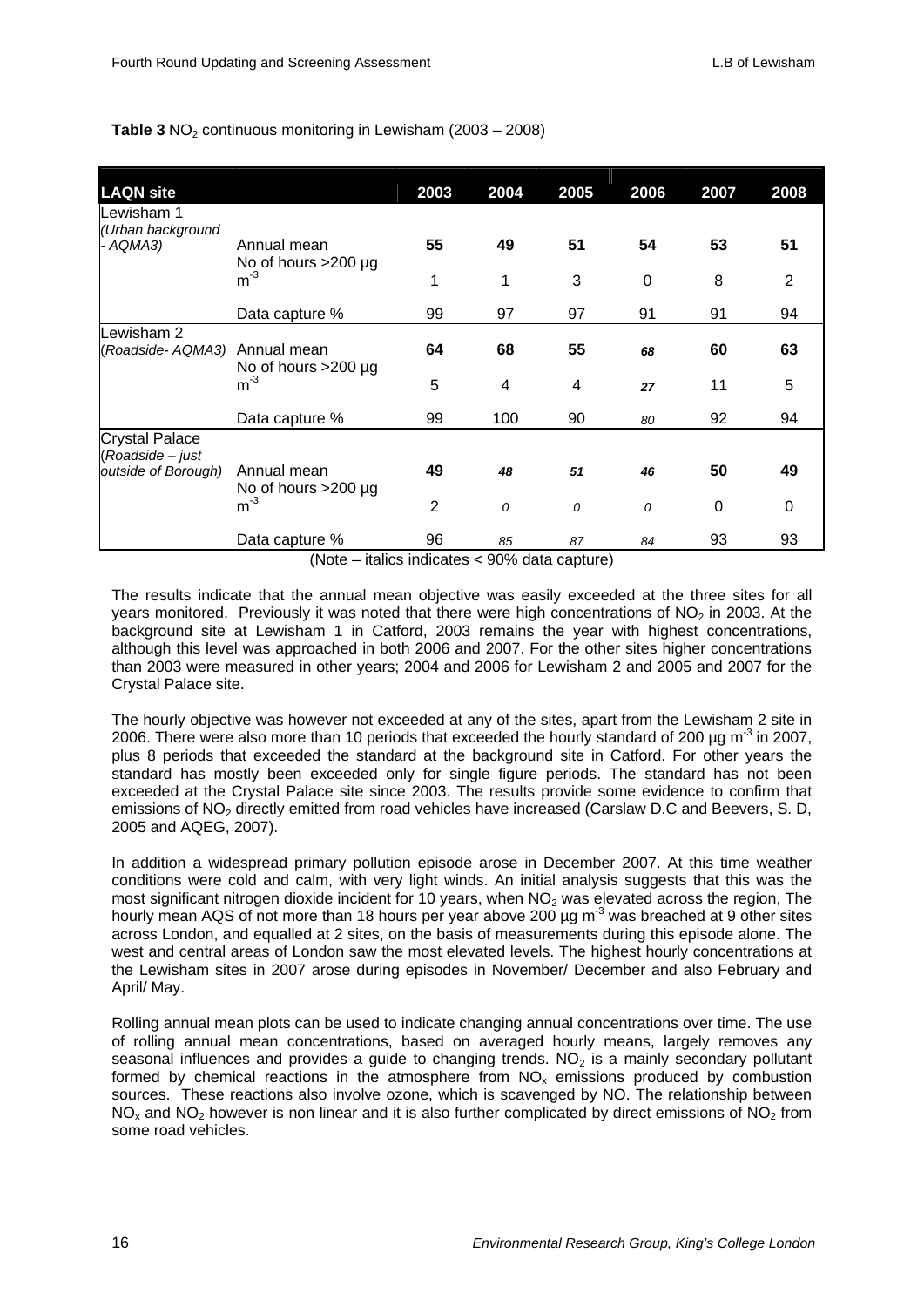The rolling annual mean plots of both  $NO<sub>x</sub>$  and  $NO<sub>2</sub>$  concentrations of the Lewisham sites are shown in Figure 2. This analysis is for the period from 1998 through to 2008 (including some provisional data for the latter period). There were also interruptions in data capture over the period shown.





the recent research, which indicates that direct  $NO<sub>2</sub>$  emissions may also be increasing. The rolling annual mean concentrations of  $NO<sub>x</sub>$  indicate a reduction in concentrations at the Lewisham 1 and Crystal Palace roadsides site over time in line with the expected reductions in emissions, although since 2003 concentrations have remained almost constant. An equivalent trend for  $NO<sub>2</sub>$  is less clear for the sites, with both sets remaining almost constant over the whole period of monitoring. The downward trend for NO<sub>x</sub> (approximately 40  $\mu$ g m<sup>-3</sup>) as the primary emission is pronounced, whereas that for NO<sub>2</sub> is negligible (approximately 1  $\mu$ g m<sup>-3</sup>) at Lewisham 1. At the Crystal Palace site, NO<sub>2</sub> has remained constant between the beginning and end of the data reported. This illustrates the difference between pollutants and the difficulty in reducing  $NO<sub>2</sub>$ , which is mostly a secondary pollutant that is largely determined by the oxidising capacity of the atmosphere. In addition it again highlights

The Lewisham 2 roadside site does show not any similar reductions; instead both  $NO_x$  and  $NO_2$  have increased between the start and end periods, albeit with some inter annual variation. This increase may be a reflection of the shorter period of monitoring and the direct  $NO<sub>2</sub>$  contribution referred to above.

 one, which recorded 75% data capture. Small adjustments were made to represent a full year where For 2008 diffusion tube survey, the data capture for the sites exceeded 80% at all sites, apart from there was less than 12 months diffusion tube data. This adjustment was made using a ratio of annual mean to period mean using continuously monitored data derived from three nearby LAQN background sites in Lewisham, Greenwich and Tower Hamlets. All three of these sites had greater than 90% data capture for 2008 and the adjustments made are small less than 2%. The details of the adjustments are provided in the Appendix. (Note the results for the co-located site are not included in the table).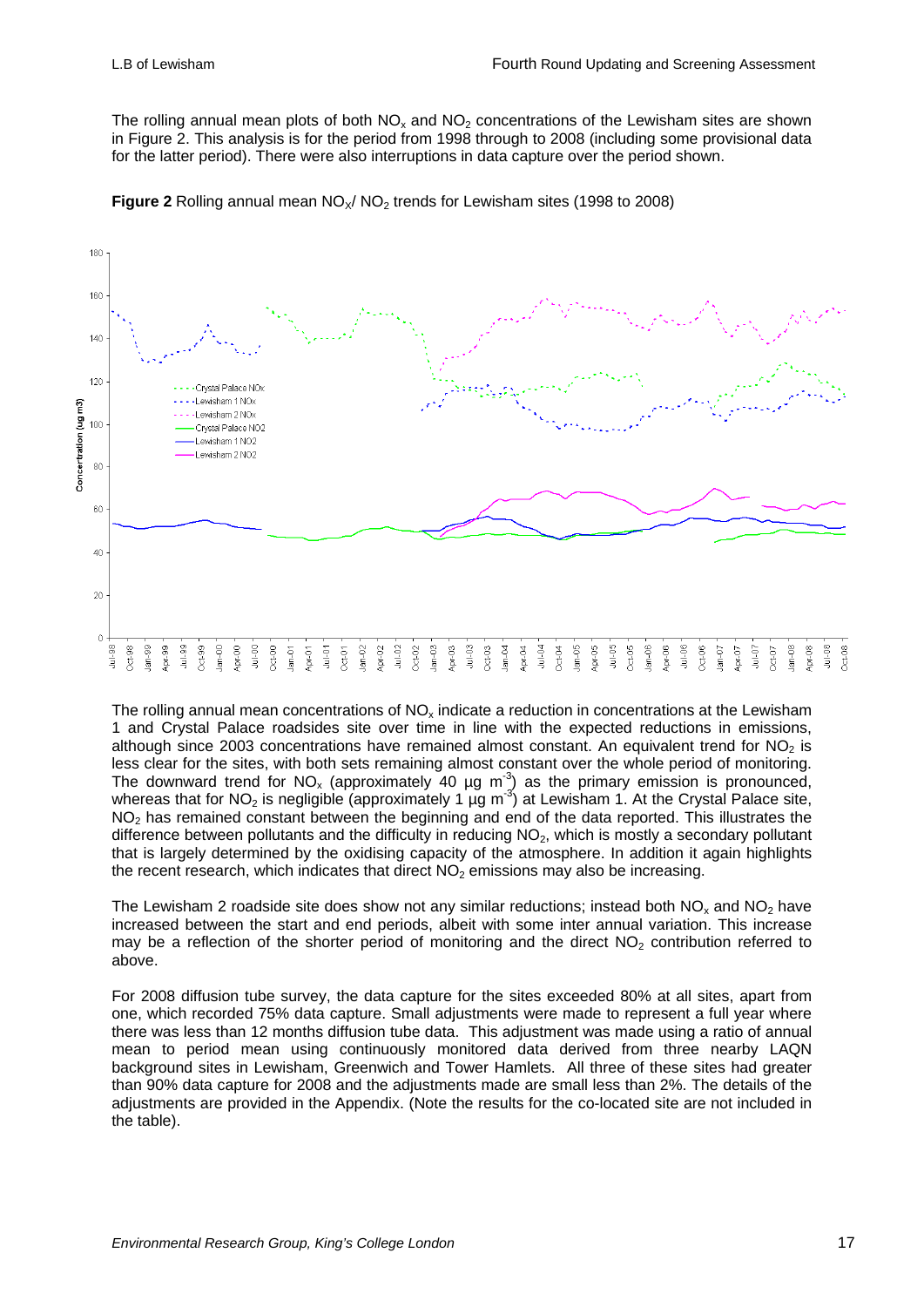| <b>Site</b>       | Location             | Type       | <b>Annual mean</b> |
|-------------------|----------------------|------------|--------------------|
| LWS02             | AQMA 2               | Background | 35.2               |
| LWS <sub>03</sub> | AQMA 2               | Roadside   | 45.8               |
| LWS <sub>04</sub> | AQMA 3               | Roadside   | 58.5               |
| LWS08             | AQMA 3               | Roadside   | 40.9               |
| LWS09             | <b>Outside AQMAs</b> | Roadside   | 56.3               |
| LWS <sub>10</sub> | AQMA 4               | Background | 35.1               |
| <b>LWS11</b>      | AQMA 5               | Roadside   | 50.1               |
| LWS <sub>12</sub> | <b>Outside AQMAs</b> | Background | 20.9               |

**Table 4** Bias adjusted annual mean  $NO<sub>2</sub>$  concentrations (ug m<sup>-3</sup>) for Lewisham (2008)

The bias adjusted annual concentrations for 2008 indicate that the government's air quality objective of 40 µg m<sup>-3</sup> was met at all three background monitoring locations in the Borough; although at two sites LWS02 and LWS10 the annual mean objective was approached. The monitoring at all the roadside sites however all exceeded the annual mean objective and all apart from the LWS08 site had an annual mean of more than 45  $\mu$ g m<sup>-3</sup>. The results confirm that the annual mean air quality objective is widely exceeded at roadsides in the Borough, including the LWS09 site, which is located outside of the AQMAs at a site with relevant exposure.

#### 2.2.2 Carbon monoxide

 the Borough. The site opened in 1999 and details of recent monitoring from 2003 to 2008, plus data Carbon monoxide was monitored at the roadside Crystal Palace site, close to the southwest corner of capture, are given in Table 5 based on scaled and ratified data (apart from 2008 which are still provisional).

There were no periods exceeding the CO objective at the site over the period 2003 to 2008, in common with findings from other sites in the U.K. Details of annual mean and maximum one-hour concentrations are also provided for information purposes. The annual mean concentrations are low in comparison with the objective.

**Table 5** CO concentrations (mg  $m^{-3}$ ) for Lewisham (2003 – 2008)

|                | 2003 | 2004 | 2005 | 2006 | 2007 | 2008 |
|----------------|------|------|------|------|------|------|
| Max 8 Hour     | 3.5  | 2.5  | 2.1  | 2.5  | 1.9  | 1.6  |
| Annual mean    | 0.6  | 0.6  | 0.5  | 0.5  | 0.5  | 0.4  |
| Max 1 Hour     | 5.1  | 3.3  | 2.9  | 3.2  | 3.1  |      |
| Data capture % | 96   | 85   |      | 85   | 92   | 86   |

The results from the monitoring site are considered representative of busy roadsides in the Council's area. These indicate that the objective is being met and therefore a Detailed Assessment of CO based on monitoring is not required. The results also indicate a fall in concentrations over time as outlined in the Council's previous updating and screening assessment.

#### 2.2.3 Sulphur dioxide

The Council monitors  $SO<sub>2</sub>$  at its sites; Lewisham 1 an urban background site in Catford which opened in 1996 (sited in the middle of the Borough) and Lewisham 2 a roadside site in New Cross towards the north of the Borough and which opened in 2002. Sulphur dioxide is also monitored at the Crystal Palace roadside site close to the southwest of the Borough.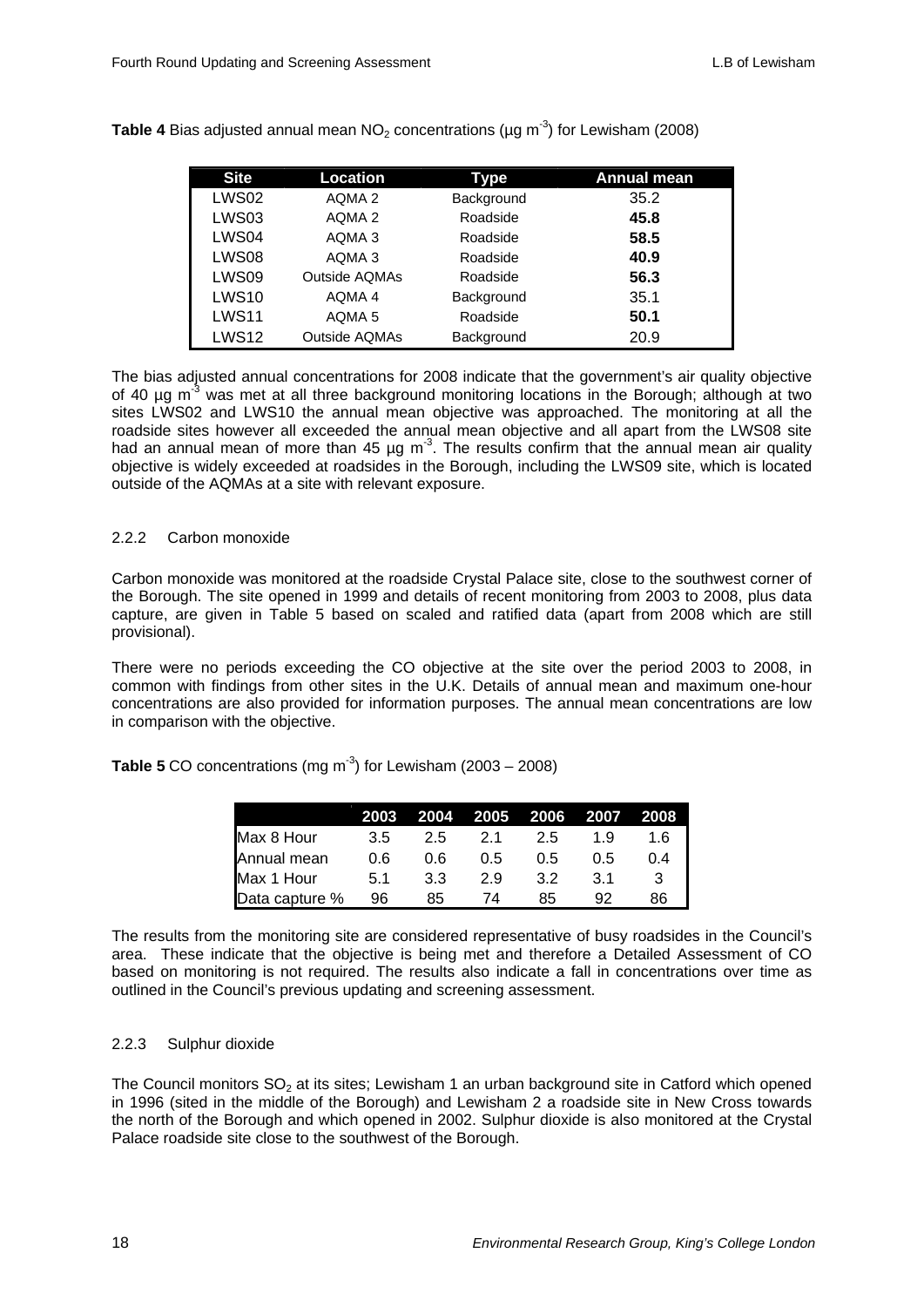The maximum 15-minute concentrations for each year at the sites are given in Table 6, along with details of data capture. In all cases the data are fully ratified, apart from the 2008, which include some provisional data.

that exceeded, whilst at the other sites there was one 15-minute period only that exceeded per year. These results indicate that the 15-minute standard of 266  $\mu$ g m<sup>-3</sup> was exceeded at all three sites during 2003 only. In addition, the standard was exceeded at the Crystal Palace site in 2006 and 2008 (although the latter includes provisional data). In 2003 at the Lewisham 1 site there were 2 periods There was also one period exceeding in 2006 and four in 2008 at Crystal Palace. These episodes may be due to emissions from large point sources (possibly elsewhere in London).

**Table 6** SO<sub>2</sub> monitoring in Lewisham (2003 to 2008)

| <b>Site</b>      | Data reported                                        | 2003  | 2004  | 2005  | 2006  | 2007  | 2008   |
|------------------|------------------------------------------------------|-------|-------|-------|-------|-------|--------|
| Lewisham 1       | Maximum 15 minute $\mu$ g m <sup>-3</sup>            | 285.7 | 194.9 | 109.5 | 149.5 | 154.9 | 150.7  |
| (AQMA 3)         | Data capture %                                       | 99    | 98    | 97    | 97    | 97    | 97     |
| Lewisham 2       | Maximum 15 minute $\mu$ g m <sup>-3</sup>            | 267.8 | 169.7 | 129.2 | 170.3 | 140.9 | 128.3  |
| (AQMA 3)         | Data capture %                                       | 96    | 100   | 99    | 83    | 93    | 91     |
| (just outside of | Crystal Palace Maximum 15 minute $\mu$ g m $3$ 266.2 |       | 130.6 | 108   | 280.7 | 140.9 | 1585.5 |
| Borough)         | Data capture %                                       | 77    | 85    | 74    | 85    | 86    | 86     |

Despite these periods where the standard was exceeded, the 15-minute objective of more than 35 such periods was not exceeded. The stricter hourly and daily standards were also not exceeded in any year. Hence these results also confirm that the hourly and daily  $SO<sub>2</sub>$  objectives also were not exceeded over this period of monitoring. These results are considered representative of all the Lewisham Council area.

#### 2.2.4  $PM_{10}$

There are continuous  $PM_{10}$  analysers at the Lewisham 2 and Crystal Palace monitoring sites. The Lewisham 2 site opened in 2002 and is located at the roadside in New Cross. The Crystal Palace site opened in 1999 and is also located at the roadside on the southwest of the Borough. The sites are part of the London Air Quality Network and therefore the standards of QA/QC are similar to those of the government's AURN sites, with subsequent data ratification undertaken by the ERG at King's College London. In all cases the data are fully ratified, apart from the 2008, which include provisional data. Monitoring undertaken at the neighbouring LAQN site at Blackheath (Greenwich 7) is also included. This site is located very close to Lewisham's area.

All three sites used TEOM instruments and the results have been factored to a gravimetric equivalent (x 1.3) for the period up to 2007. It should be noted however that for 2008 the correction was undertaken using the VCM (Volatile Correction Model), based on TG09 guidance.

The TG09 guidance highlights that the TEOM instruments cannot be strictly used to measure  $PM_{10}$ concentrations for comparison with the air quality objectives, as the instrument was not found to conform to the equivalence criteria relating to the gravimetric European reference method. Previously a correction using a factor of 1.3 was accepted; now however the VCM has been adopted. This method is based on the assumption that the volatile component of  $PM<sub>10</sub>$  lost during the heated sampling of PM with the standard TEOM is consistent across a defined geographical area. The model uses the Filter Dynamics Measurement System (FDMS) purge measurement as an indicator of this volatile component. FDMS instruments have met the equivalence criteria and thus the VCM correction is also considered equivalent to the European reference method.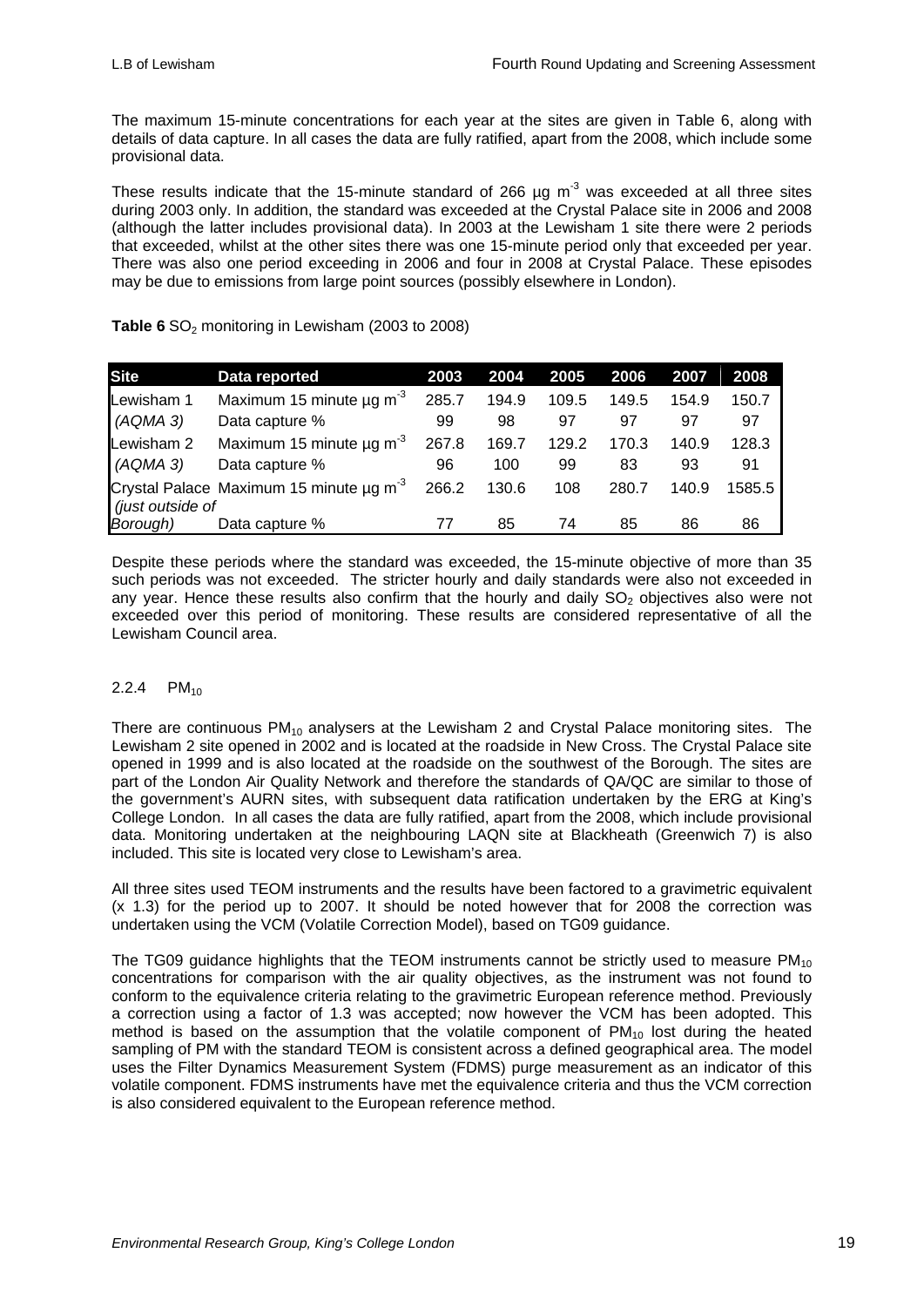| <b>Site</b>                               |                                      |    |    |    |    | 2003 <sup>a</sup> 2004 <sup>a</sup> 2005 <sup>a</sup> 2006 <sup>a</sup> 2007 <sup>a</sup> 2008 <sup>b</sup> |    |
|-------------------------------------------|--------------------------------------|----|----|----|----|-------------------------------------------------------------------------------------------------------------|----|
| Lewisham 2                                | Annual mean                          | 37 | 31 | 30 | 30 | 30                                                                                                          | 26 |
| (AQMA 3)                                  | No of days $>$ 50 µg m <sup>-3</sup> | 47 | 19 | 24 | 21 | 26                                                                                                          | 18 |
|                                           | Data capture                         | 82 | 99 | 99 | 80 | 93                                                                                                          | 93 |
| <b>Crystal Palace</b><br>(just outside of | Annual mean                          | 27 | 26 | 28 | 28 | 29                                                                                                          | 25 |
| Borough)                                  | No of days $>$ 50 µg m <sup>-3</sup> | 17 | 4  | 7  | 14 | 17                                                                                                          | 6  |
|                                           | Data capture                         | 93 | 91 | 91 | 89 | 90                                                                                                          | 86 |
| Greenwich 7<br>(just outside of           | Annual mean                          | 35 | 31 | 30 | 32 | 30                                                                                                          | 29 |
| Borough)                                  | No of days $>$ 50 µg m <sup>-3</sup> | 55 | 25 | 22 | 30 | 24                                                                                                          | 6  |
|                                           | Data capture                         | 99 | 92 | 90 | 99 | 99                                                                                                          | 60 |

#### **Table 7** PM<sub>10</sub> monitoring in Lewisham and nearby (2003 to 2008)

(Note  $-$  bold indicates objective exceeded; italics < 90% data capture;  $^{\text{a}}$  indicates TEOM x1.3;  $^{\text{b}}$ indicates  $TEOM<sub>VCM</sub>$ 

The results for the site indicate that the 2004 daily mean objective of more than 50  $\mu$ g m<sup>-3</sup> was exceeded in 2003 at the Lewisham 2 and Greenwich 7 roadside sites. The annual mean objective however was not exceeded, although the highest annual mean concentration also arose during 2003. It should be noted that 2003 was a year with high pollutant concentrations in many areas of the UK, due to the long periods of high pressure that arose during the hot summer months. Such periods are conducive to secondary particle formation over wide areas. In 2007 there were also episodes with high concentrations in both March and December leading to higher daily concentrations during the year. The monitoring results for the most recent year, 2008, did not exceed the objectives.

An analysis of rolling annual mean  $PM_{10}$  concentrations and daily mean  $PM_{10}$  exceedences is provided for the Lewisham and other nearby monitoring sites to indicate any trend over time. The analysis is for the period from 2000 through to 2008.

Figure 3 illustrates changing concentrations over time, based on changing rolling annual mean  $PM_{10}$ concentrations and Figure 4 the rolling daily mean  $PM_{10}$  exceedences. The use of rolling data in this way largely removes seasonal influences and thus provides a guide to changing trends over time. (Note – the annual mean results are not factored).

The rolling annual mean trend for the Crystal Palace site provides the longest dataset. The site shows a slight downward trend from 2000 to 2008, of approximately 4  $\mu$ g m<sup>3</sup> over this period. The data for the Lewisham 2 and Greenwich 7 sites show a similar pattern of little change to that of the Crystal Palace site for the period which the sites overlap. For the Greenwich 7 site, concentrations increased during 2003 and then dropped off in 2004 to a lower concentration, which has not changed for the rest of the period shown. The reduction between the start in 2003 and end of 2008 is approximately 2 µg  $m<sup>3</sup>$ . The value for the Lewisham 2 site is slightly more around 6 ug m<sup>-3</sup>however the graph starts around the peak of the 2003 episodes. For all sites the trend is not always downward as inter annual variations during some years show increases in concentrations (e.g. during 2006).

The use of trends in this way highlights that although concentrations dropped in 2004, this was mainly as a result of the pollution incidents in 2003 not being repeated in 2004. Levels have dropped just below pre 2003 levels and do not appear to be further reducing; indeed for some sites in London there may be a slight increase, possibly as a result of increasing primary  $PM_{10}$  emissions (ERG, 2008) rather than the predicted decrease in emissions.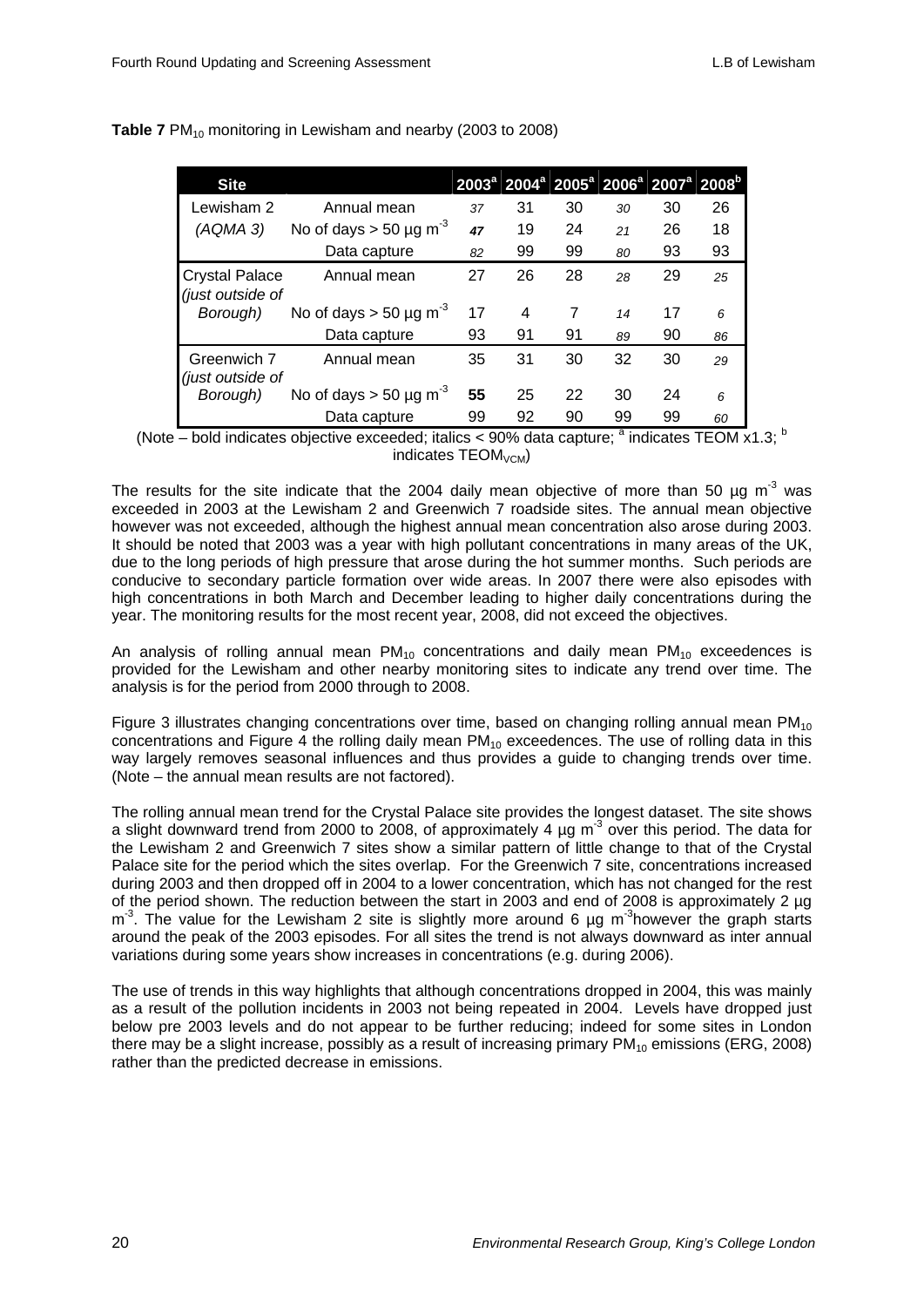

#### **Figure 3** Rolling annual mean PM<sub>10</sub> trends for Lewisham and nearby sites (2000 to 2008)

### **Figure 4** Rolling number of days  $PM_{10} > 50 \mu g m^{-3}$  for Lewisham and nearby sites (2000 to 2008)

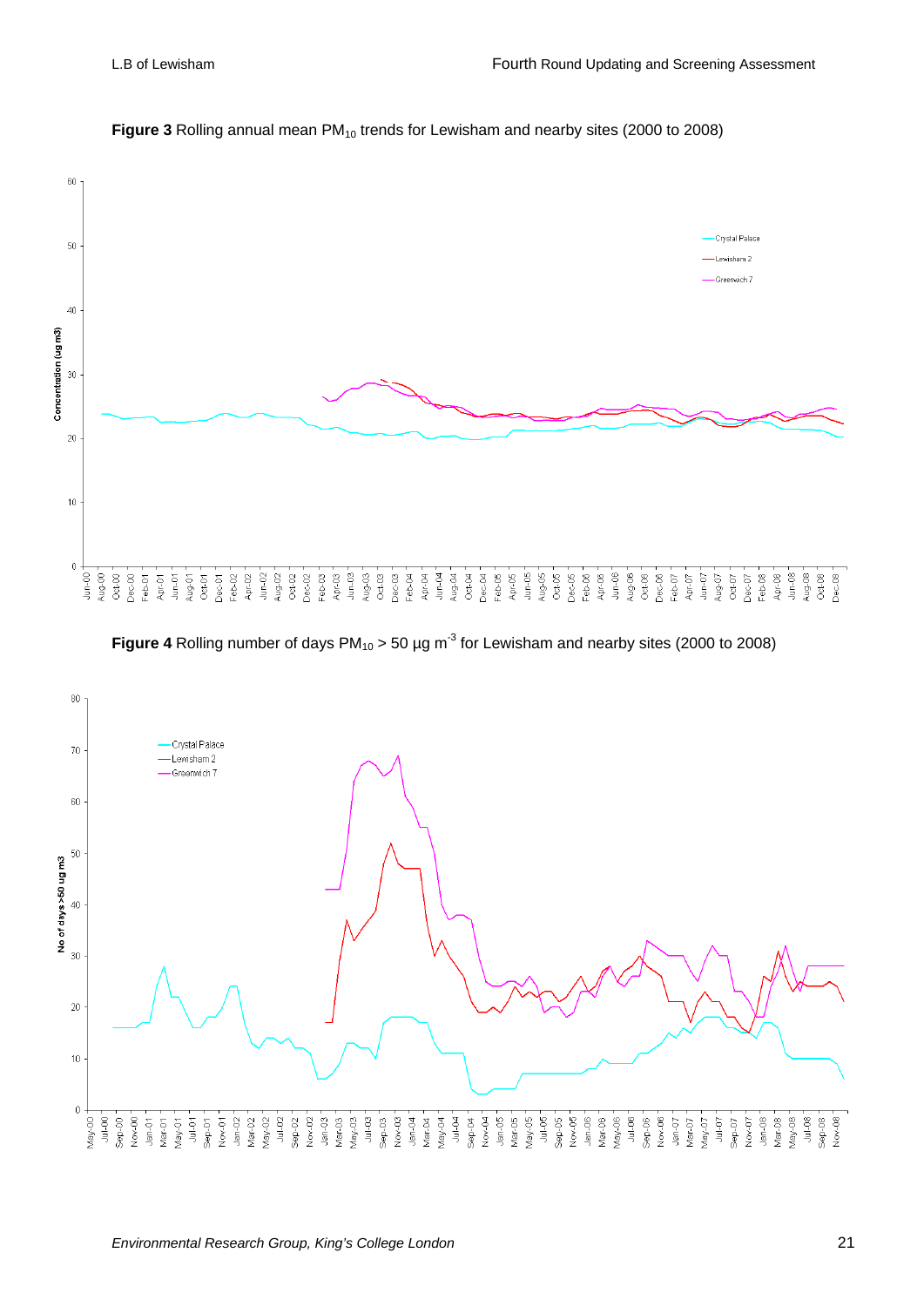The rolling trend of  $PM_{10}$  exceedences highlights the effect of the pollution episodes in 2003 for the Lewisham 2 and Greenwich 7 sites. The effect for the Crystal Palace site is less pronounced. This site has been operating for longer and it shows that, despite fluctuating, levels appear not to have decreased markedly over the period of time since 2001.

 that measured at the start of 2001, whereas inner London roadside sites had a higher number of days Averages based on selected London sites for the period from 1995 to 2000 show a downward trend from around 50 days above 50  $\mu$ g m<sup>-3</sup> to 10 days in 2002. This is similar to the Crystal Palace site. By the end of 2004 the number of days exceeding the standard at background sites was comparable to exceeding in 2004 than 2001. This did not change during 2005 and levels increased during 2006. In 2006 mainly roadside sites were affected it has been suggested that it has been due to an increase in PM<sub>10</sub> from primary sources (ERG, 2008).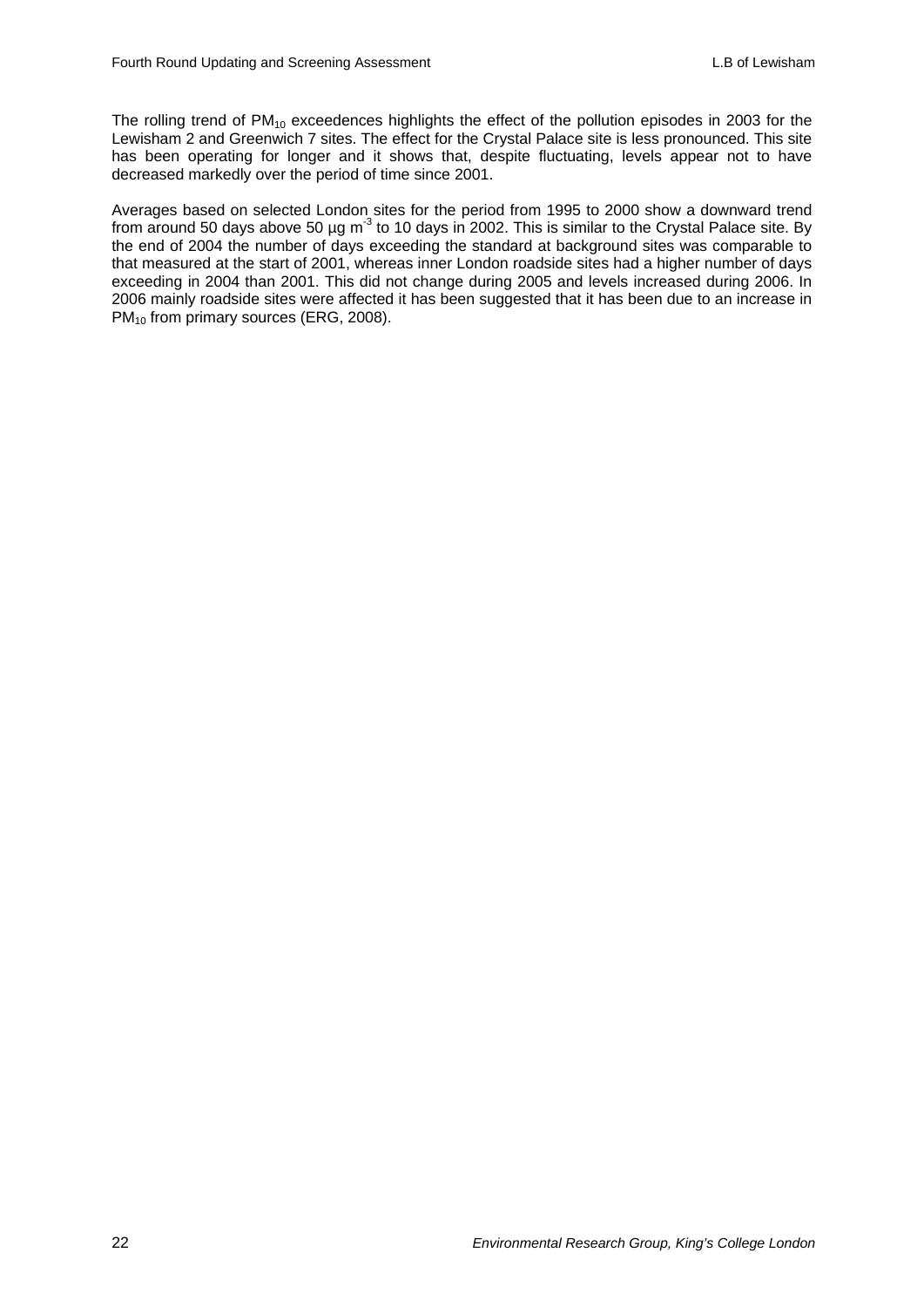## **3. Road Traffic Sources**

The focus of attention for road traffic sources is on those relevant locations close to busy roads, especially in congested areas and near to junctions, where traffic emissions are higher, and in built up areas where the road is canyon like and buildings restrict the dispersion and dilution of pollutants. Only those locations, which have not been assessed during the earlier rounds or where there has been a change or new development, are assessed.

As reported earlier the Council previously designated the northern half of the Borough into 4 large AQMAs, with the main roads only designated as an AQMA in the south.

#### **3.1 Narrow congested streets with residential properties close to the kerb**

Concentrations are often higher where traffic is slow moving, with stop/start driving, and where buildings on either side reduce dispersion. Screening models so far have not proved helpful at identifying potential exceedences, which have only been identified by monitoring. This assessment is for  $NO<sub>2</sub>$  only.

 Road and Brockley Road. All have sections that are congested with average speeds less than 25kph, The following roads with relevant exposure, outside of the Lewisham AQMAs, have been identified as having more than 5,000 vehicles per day (based on recent Borough traffic counts): Perry Vale, Mayow and are built up with residential properties on both sides of the road and include some within 2m of the kerb on one side. Some of these roads already have diffusion tube surveys underway and the sites will be checked for relevance to this section.

London Borough of Lewisham have identified three roads outside of its AQMAs that fit the new criteria for congested streets with a flow above 5,000 vehicles per day and residential properties close to the kerb. The Council will proceed to Detailed Assessment, based on a diffusion tube survey along the most relevant sections of these roads.

#### **3.2 Busy streets where people may spend 1 hour or more close to traffic**

These include some street locations where individuals may regularly spend 1-hour or more, for example, streets with many shops and streets with outdoor cafes and bars, close to road traffic where there may be high concentrations of  $NO<sub>2</sub>$ . (Note – that those people that are occupationally exposed in such locations are not included, as they are not covered by the regulations). This assessment is for  $NO<sub>2</sub>$  only.

Busy streets where people may spend an hour or more close to traffic were examined in the second round USA. There has been no change to the previous findings since then and no new roads have been constructed with traffic flows greater than 10,000vpd in the Council's area since the first round of R&A where there is relevant exposure arising.

London Borough of Lewisham confirms that there are no new or newly identified busy streets where people may spend 1 hour or more close to traffic in the Borough.

#### **3.3 Roads with high flow of buses and/or HGVs**

These include street locations in the Borough where traffic flows are not necessarily high (i.e. fewer than 20,000 vehicles per day) but where there are an unusually high proportion of buses and/or HGVs. The assessment is for both  $NO<sub>2</sub>$  and PM<sub>10</sub> and is dependent on the proximity of relevant exposure within 10m of the kerbside.

Those roads within the Borough with high flows of heavy duty vehicles were previously identified by the Council in earlier Review and Assessments. No new roads relevant to this section have been built in the Borough.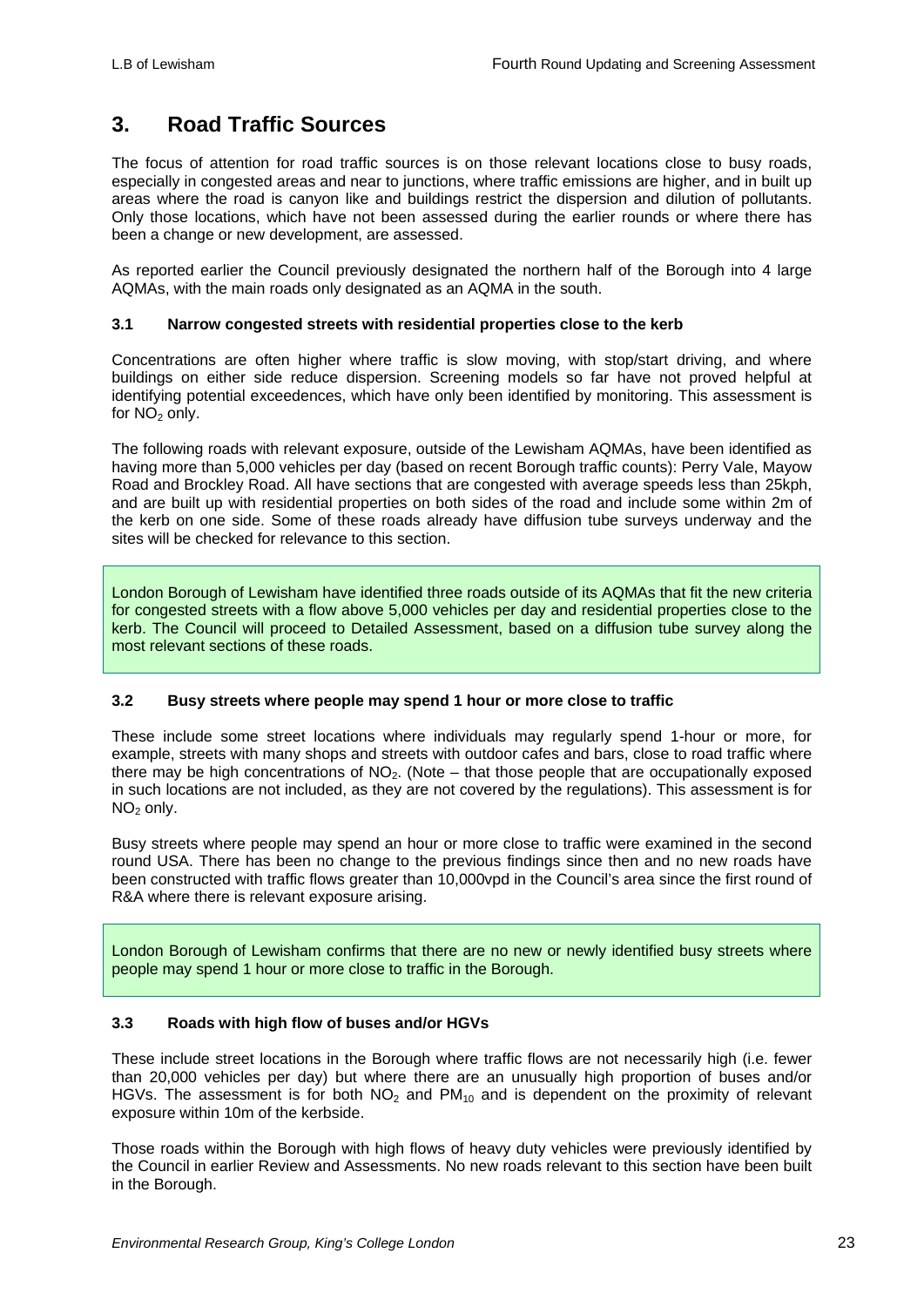London Borough of Lewisham confirms that there are no new or newly identified roads with high flows of buses or HGVs in the Borough that have not been adequately considered in previous rounds of Review and Assessment.

#### **3.4 Junctions**

kerbside. Concentrations are usually higher close to junctions, due to the combined impact of traffic emissions on roads forming the junction, and to the higher emissions due to stop start driving. The assessment is for both  $NO<sub>2</sub>$  and PM<sub>10</sub> and is dependent on the proximity of relevant exposure within 10m of the

identified junctions with relevant exposure within 10m. There is no change to the previously reported situation concerning junctions and no new or newly

London Borough of Lewisham confirms that there are no new or newly identified busy junctions in the Borough that have not been adequately considered in previous rounds of Review and Assessment.

#### **3.5 New roads constructed or proposed since the last round of review and assessment**

The approach to considering new roads depends on whether or not an assessment was carried out in advance of building the new road. The assessment is for both  $NO<sub>2</sub>$  and PM<sub>10</sub> and is dependent on the proximity of relevant exposure within 10m of the kerbside.

There have been no new or proposed roads in the Borough where an air quality assessment was required.

London Borough of Lewisham confirms that there are no relevant new or proposed roads in the Borough.

#### **3.6 All roads with significantly changed traffic flows**

Only roads with significantly changed traffic flows that have not already been considered above were investigated. The assessment is for both  $NO<sub>2</sub>$  and  $PM<sub>10</sub>$ .

A comparison of traffic flows from the latest version of the London Atmospheric Emissions Inventory confirms that there are no new roads with significantly changed traffic flows.

 London Borough of Lewisham confirms that there are no new or newly identified roads not considered previously with significantly changed traffic flows in the Borough.

#### **3.7 Bus and coach stations**

This section only applies to bus stations or sections of bus stations that are not enclosed, and where there is relevant exposure, including at nearby residential properties. The assessment is for both the annual mean and the 1-hour  $NO<sub>2</sub>$  objectives. (Note - the term "bus" in this instance is used to signify both buses and coaches). Lewisham bus station was examined in previous USAs and there has been no change to the previous position for this USA.

London Borough of Lewisham confirms that the bus station in Lewisham was assessed in previous rounds of review and assessment. These found that there are no relevant bus stations in the Borough.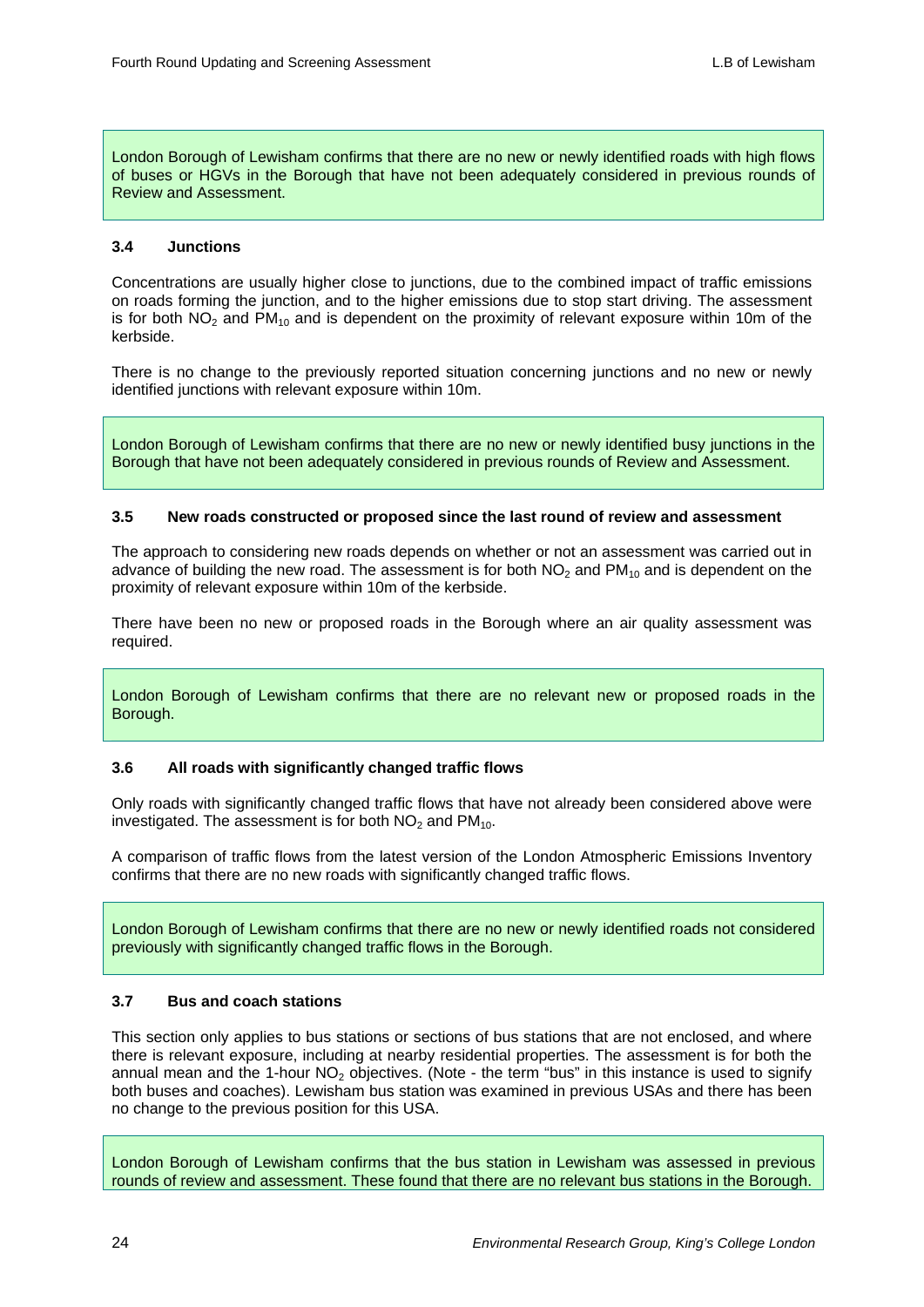### **4. Other Transport Sources**

#### **4.1 Airports**

Aircraft are potentially significant sources of nitrogen oxides  $(NO<sub>x</sub>)$  emissions, especially during takeoff. The revised guidance has used new information, which has resulted in the criteria to trigger a Detailed Assessment being relaxed, while the requirement to assess  $PM_{10}$  has been removed. Thus this section only applies to  $NO<sub>2</sub>$ . (Note – any road traffic using airports was considered in the previous section.)

In the Council's previous rounds of Review and Assessment it was confirmed that the nearest airport, London City airport is outside the Borough and sufficiently distant as not to be relevant. This situation has not changed.

London Borough of Lewisham confirms that there are no relevant airports in the Borough.

#### **4.2 Railways (diesel and steam trains)**

Stationary locomotives, both diesel and coal fired, can give rise to high levels of sulphur dioxide ( $SO<sub>2</sub>$ ) close to the point of emission. Recent evidence also suggests that moving diesel locomotives, in sufficient numbers, can also give rise to high  $NO<sub>2</sub>$  concentrations close to the track where, along busy lines, emissions can be equivalent to those from a busy road.

Although diesel locomotives use rail lines through Lewisham, these are not included on the list in Table 5.1 of TG09 of lines, which identify those lines with a "high" usage of diesel locomotives. Previous rounds of Review and Assessment also found that there are no areas within the Borough where diesel or steam locomotives are stationary for periods of 15 minutes or more and within 15m of where regular outdoor exposure arises. This situation has not changed.

#### 4.2.1 Stationary Trains

London Borough of Lewisham confirms that there are no locations where relevant exposure to emissions from steam or diesel trains arises within the Borough.

#### 4.2.2 Moving Trains

London Borough of Lewisham confirms that there are no locations where there are large movements of diesel locomotives and potential long-term relevant exposure within 30m.

#### **4.3 Ports (shipping)**

The assessment for shipping needs to consider  $SO<sub>2</sub>$  only. A very small part of the Borough at its northern end fronts the river Thames and although there are small ship movements in this area they are not sufficient to require further investigation based on the TG09 guidance.

London Borough of Lewisham confirms that there is no port or any shipping that meet the specified criteria within the Borough.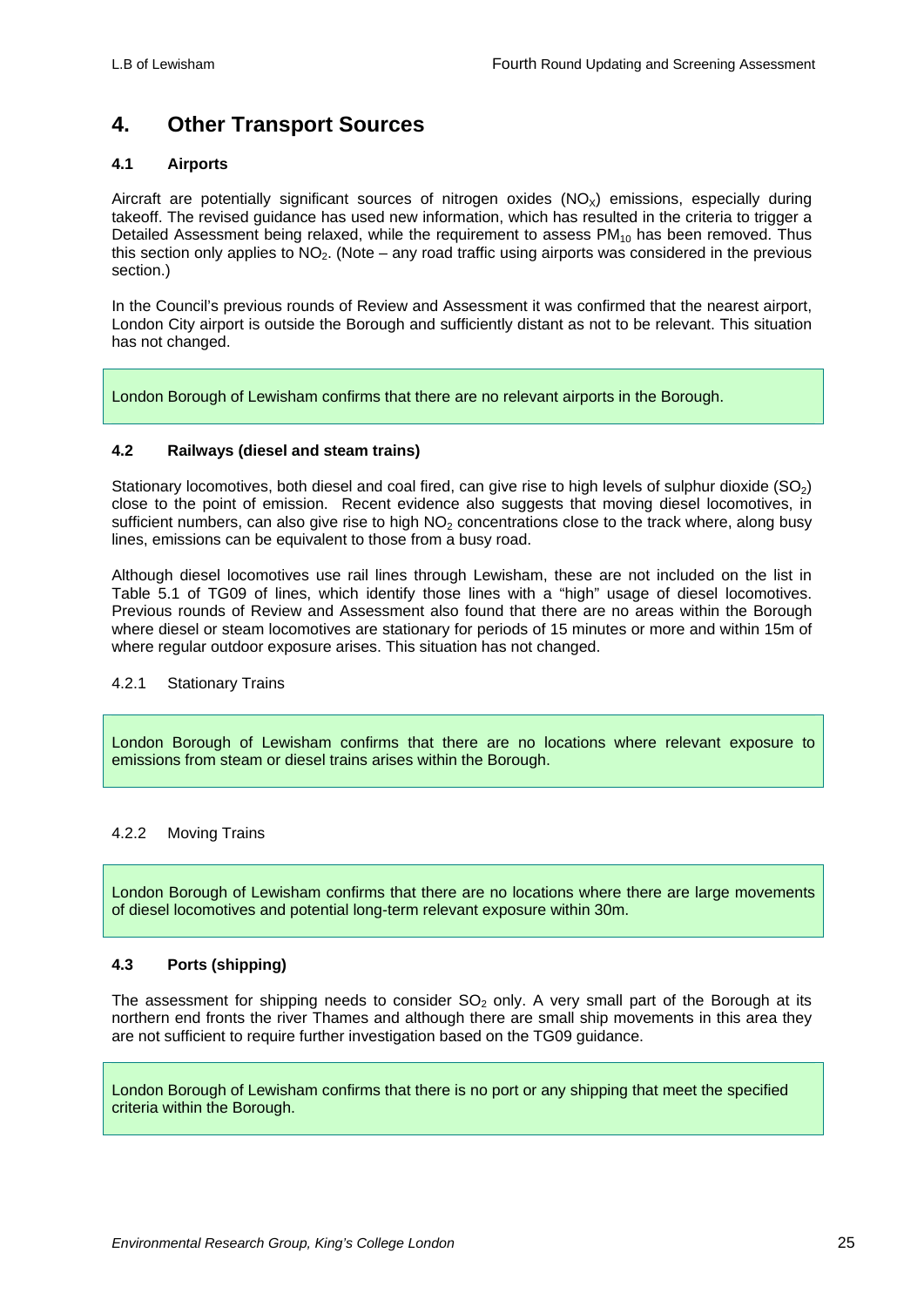### <span id="page-25-0"></span>**5. Industrial sources**

The Council and Environment Agency (EA) control industrial sources within the Borough under the Pollution Prevention and Control Act 1999. The Council also has control over smaller industrial and commercial sources, largely through the Clean Air Act, with its associated control of the stack heights. As a result of these controls, there are relatively few sources that may be relevant under the Local Air Quality Management (LAQM) regime. Many of these sources were also addressed during previous rounds of Review and Assessment. The focus is thus on new installations and those with significantly changed emissions.

#### **5.1 New or Proposed Industrial Processes**

Industrial sources are considered unlikely to make a significant local contribution to annual mean concentrations, but could be significant in terms of the short-term objectives in the Borough. Sources in neighbouring authorities and the combined impact of several sources are considered. The approach used is based on use of the planning and permitting processes. The assessment considers all the LAQM pollutants, including those most at risk of requiring further work ( $SO_2$ ,  $NO_2$ ,  $PM_{10}$  and benzene).

5.1.1 New or Proposed Processes for which an Air Quality Assessment has been carried out

Since the last round of Review and Assessment three non-reduced fee applications have been received for new sources (for mobile concrete crushing, concrete batching and waste incineration). In addition, the Solvent Emissions Directive Regulations introduced limits on solvent usage and emissions from activities not previously regulated under the EP Regulations including dry cleaning.

This means that dry cleaning processes / installations are now prescribed for LAPPC control under Section 7 of Schedule 1 of the EP Regulations 2007. There are fifty one dry cleaners currently operating within the Borough. None of the above processes has, however, required an air quality assessment.

London Borough of Lewisham confirms that there are no relevant new or proposed industrial processes for which planning approval has been granted.

5.1.2 Existing Processes where emissions have increased substantially or new relevant exposure has been introduced

The lists of existing Part B processes that are regulated under the Environmental Permitting regime are provided in the Appendix. There is one Part A1 process in the Borough; the incineration process operated by South East London Combined Heat and Power Ltd (SELCHP) in the north of the Borough. Environment Agency data have been checked and these confirm that emissions of LAQM pollutants have not increased and no new relevant exposure has been introduced nearby. In addition none of the other existing Part B installations have increased emissions by greater than 30% and no new relevant exposure has been introduced nearby.

London Borough of Lewisham confirms that there are no existing processes with substantially increased emissions or new relevant exposure.

5.1.3 New or significantly changed processes with no previous Air Quality Assessment

Since the last round of Review and Assessment no applications have been received for new or proposed sources where it has been determined that the installation is likely to give rise to significant pollutant emissions.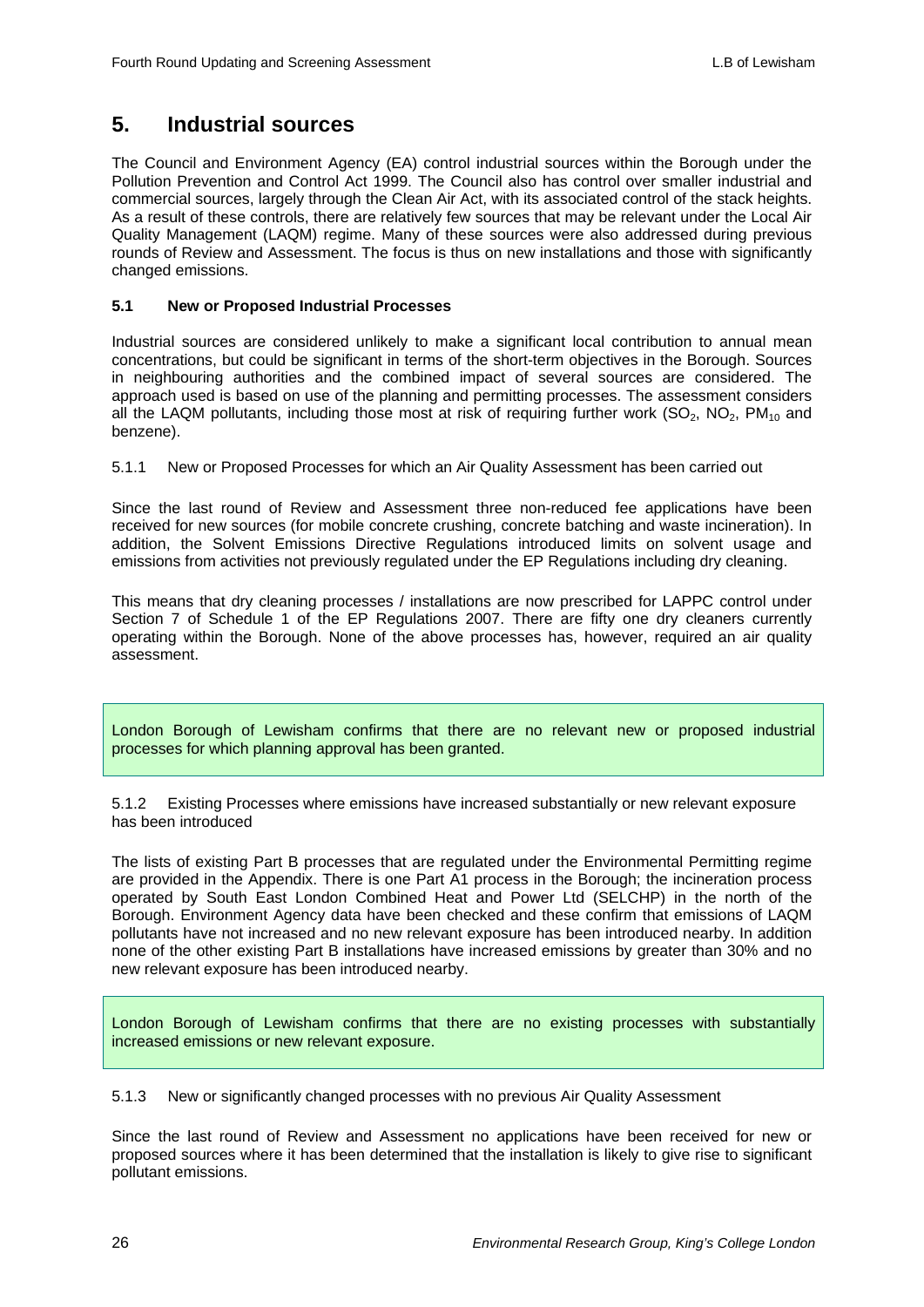London Borough of Lewisham confirms that there are no new or proposed industrial installations for which planning approval has been granted within its area or nearby in a neighbouring authority.

#### **5.2 Major fuel (petrol) storage depots**

This was previously assessed in earlier rounds of Review and Assessment and it was found that there are no major petrol storage depots in the Borough. This situation has not changed.

There are no major fuel (petrol) storage depots within the London Borough of Lewisham.

#### **5.3 Petrol stations**

There is some evidence that petrol stations could emit sufficient benzene to put the 2010 objective at risk of being exceeded, especially if combined with higher levels from nearby busy roads.

The previous round of Review and Assessment assessed all petrol stations with a throughput of more than 2000 m<sup>3</sup> of petrol, and with a busy road nearby. None were found to have relevant exposure within 10m of the pumps and therefore it was not necessary to go to a Detailed Assessment. There has been no change in this situation for this round.

London Borough of Lewisham confirms that there are no petrol stations meeting the specified criteria in the Borough.

#### **5.4 Poultry farms**

Some local authorities in England have identified potential exceedences of the  $PM_{10}$  objectives associated with emissions from poultry farms (defined as chickens (laying hens and broilers), turkeys, ducks and guinea fowl). These relate to large farms (> 100,000 birds) that are regulated by the EA. None however exist within the Council's area.

London Borough of Lewisham confirms that there are no poultry farms meeting the specified criteria in the Borough.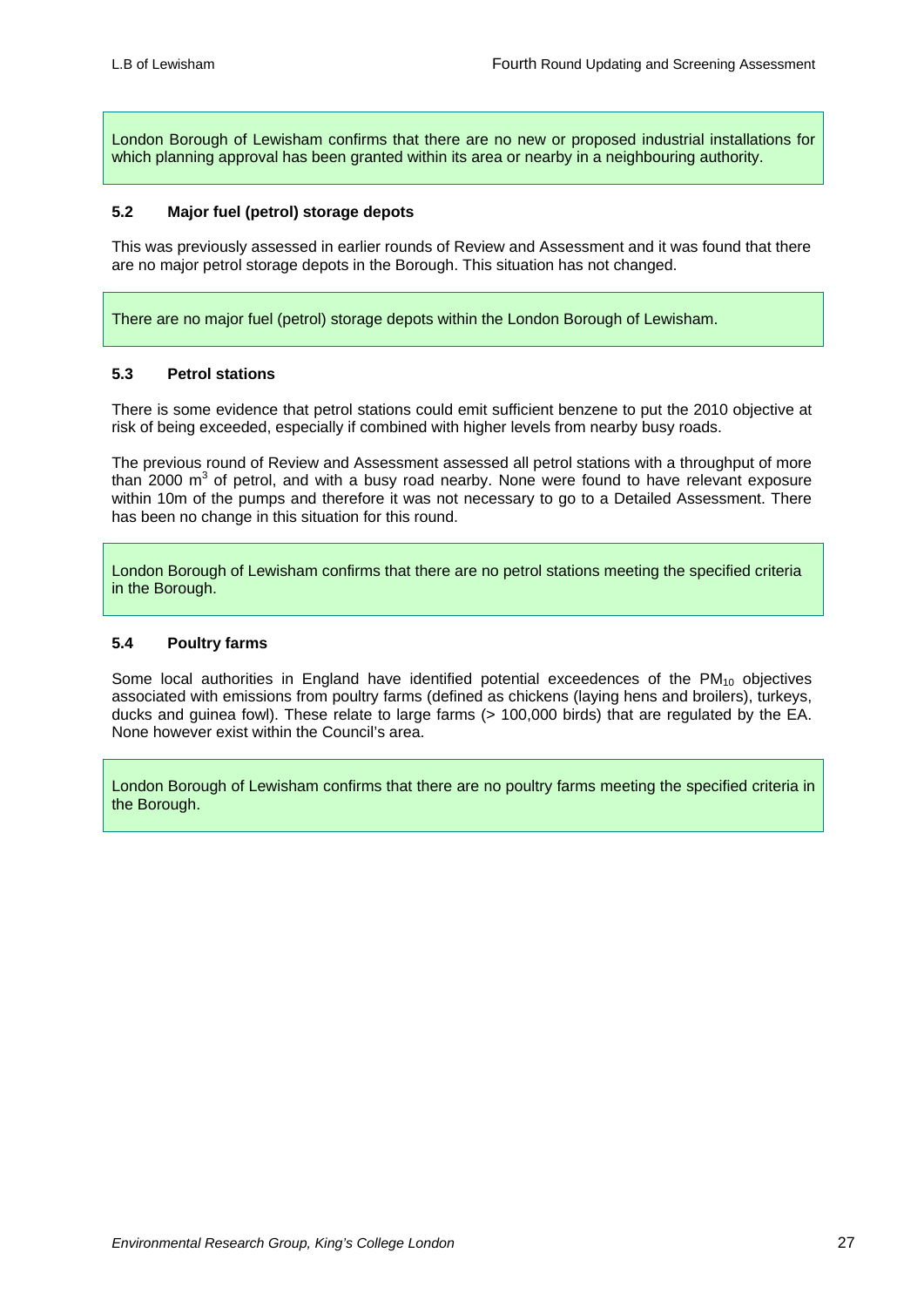### **6. Commercial and Domestic Sources**

#### **6.1 Biomass combustion – Individual Installations**

Biomass burning can lead to an increase in  $PM_{10}$  emissions, from the combustion process itself and also by aerosol formation from the volatile materials distilled from the wood. Compared to conventional gas burning, biomass burning can also result in an increase in  $NO<sub>x</sub>$  emissions due to the fuel-derived portion that is not present in gas combustion.

#### 6.1.1 Individual installations

The Council has assessed for individual combustion plant burning biomass ranging from 20 MW down to 50 kW units. No biomass combustion plant within this range was found in the Borough, although one smaller biomass boiler (less than 50kW) was found. Three other boilers are in the planning application stages.

London Borough of Lewisham confirms that there is no relevant biomass combustion plant in the Borough.

#### 6.1.2 Combined impacts

relevant biomass combustion plant in the Borough. There is the potential that many small biomass combustion installations (including domestic solid-fuel burning), whilst individually acceptable, could in combination lead to unacceptably high  $PM_{10}$ concentrations, particularly in areas where  $PM_{10}$  concentrations are close to or above the objectives. The impact of domestic biomass combustion in most areas is thought to be small at the time of writing, but could become more important in future. However as reported above there is currently no

London Borough of Lewisham confirms that there is no relevant biomass combustion plant in the Borough.

#### **6.2 Domestic Solid-Fuel Burning**

The previous rounds of Review and Assessment identified areas where domestic solid fuel burning gives rise to exceedences of the objective for  $SO_2$ . PM<sub>10</sub> from domestic solid fuel burning was also covered above (6.1.2 Biomass combustion – combined impacts).

The whole of the Borough has been designated a Smoke Control Area and there are no areas of significant domestic solid fuel use in the Borough. This position has not changed from the previous USA in 2006, which confirmed that no areas of significant domestic solid fuel burning were identified. Gas is widely available across the Borough and it remains the predominant fuel used for domestic water and space heating.

of identifying areas where there may be significant future domestic solid fuel use. Where enquiries are made to the Council about burning solid fuels, the details are logged with the aim

 of identifying areas where there may be significant future domestic solid fuel use. London Borough of Lewisham confirms that there are no areas of significant domestic solid fuel use in the Borough.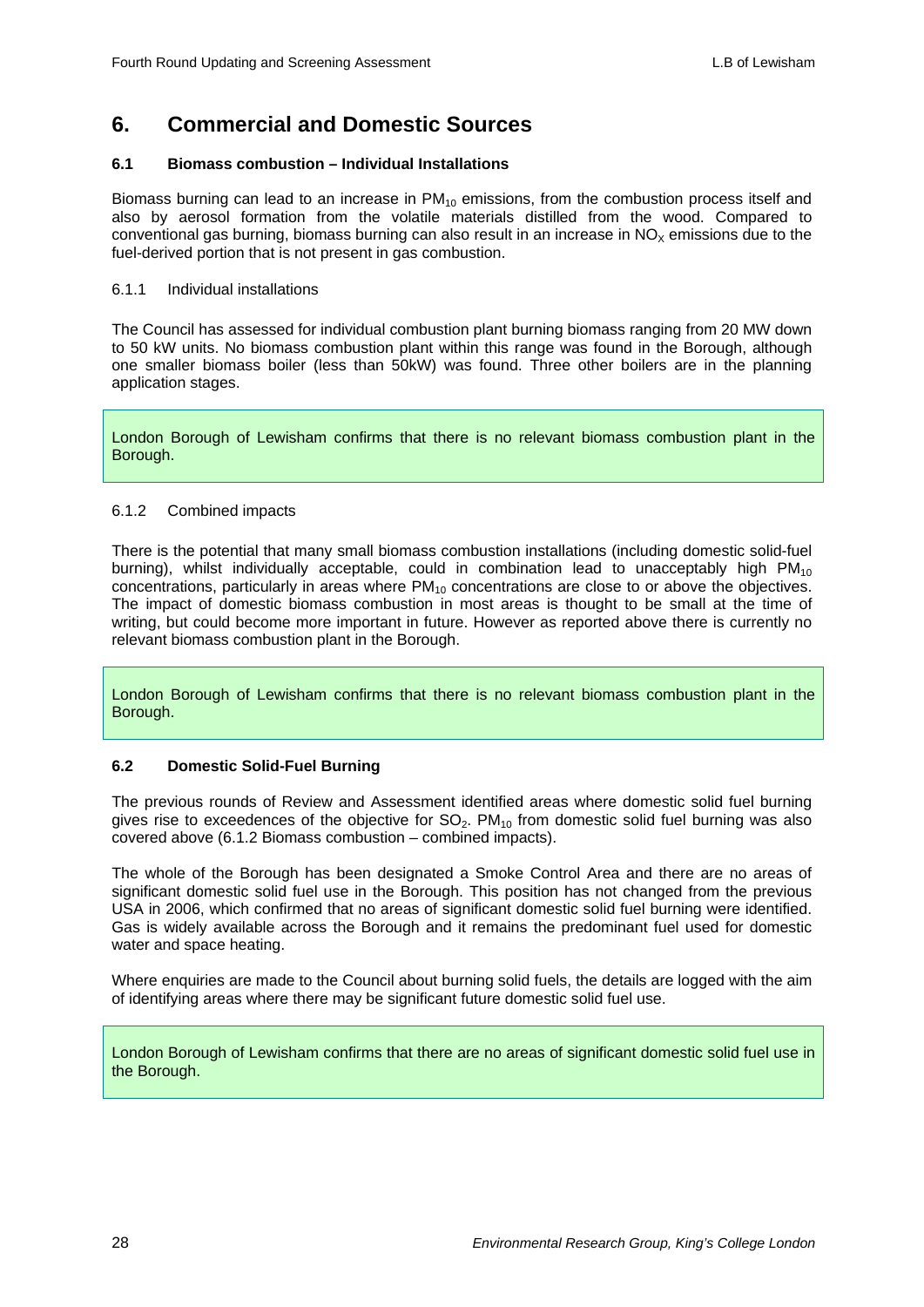## **7. Fugitive or Uncontrolled Sources**

Dust emissions from uncontrolled and fugitive sources can give rise to elevated  $PM_{10}$  concentrations. These sources can include, but are not limited to the following sites: quarrying and mineral extraction sites, landfill sites, coal and material stockyards, or materials handling, major construction works and waste management sites. Dust can arise from the passage of vehicles over unpaved ground and along public roads that have been affected by dust and dirt tracked out from dusty sites. Other sources of dust are from the handling of dusty materials, the cutting of concrete, etc and wind-blown dust from stockpiles and dusty surfaces.

The Council have noted dust deposits on the road along Mercury Way, towards the northeast of the Borough and within the Council's existing AQMA 1. To further investigate  $PM_{10}$  concentrations the Council has purchased a continuous analyser that meets the European equivalence standard and is looking for an appropriate site in the area in which to install it. This will enable the Council to fully assess the level and extent of pollution. The area is mainly industrial with some relevant exposure towards the periphery.

London Borough of Lewisham is investigating fugitive and uncontrolled particulate matter emissions near Mercury Way. It will install a continuous analyser in the area to determine the need for further action. The monitoring results will be reported in subsequent Council Air Quality Progress reports and recommendations for a Further Assessment and any amendments to the Council's Action Plan will be made accordingly.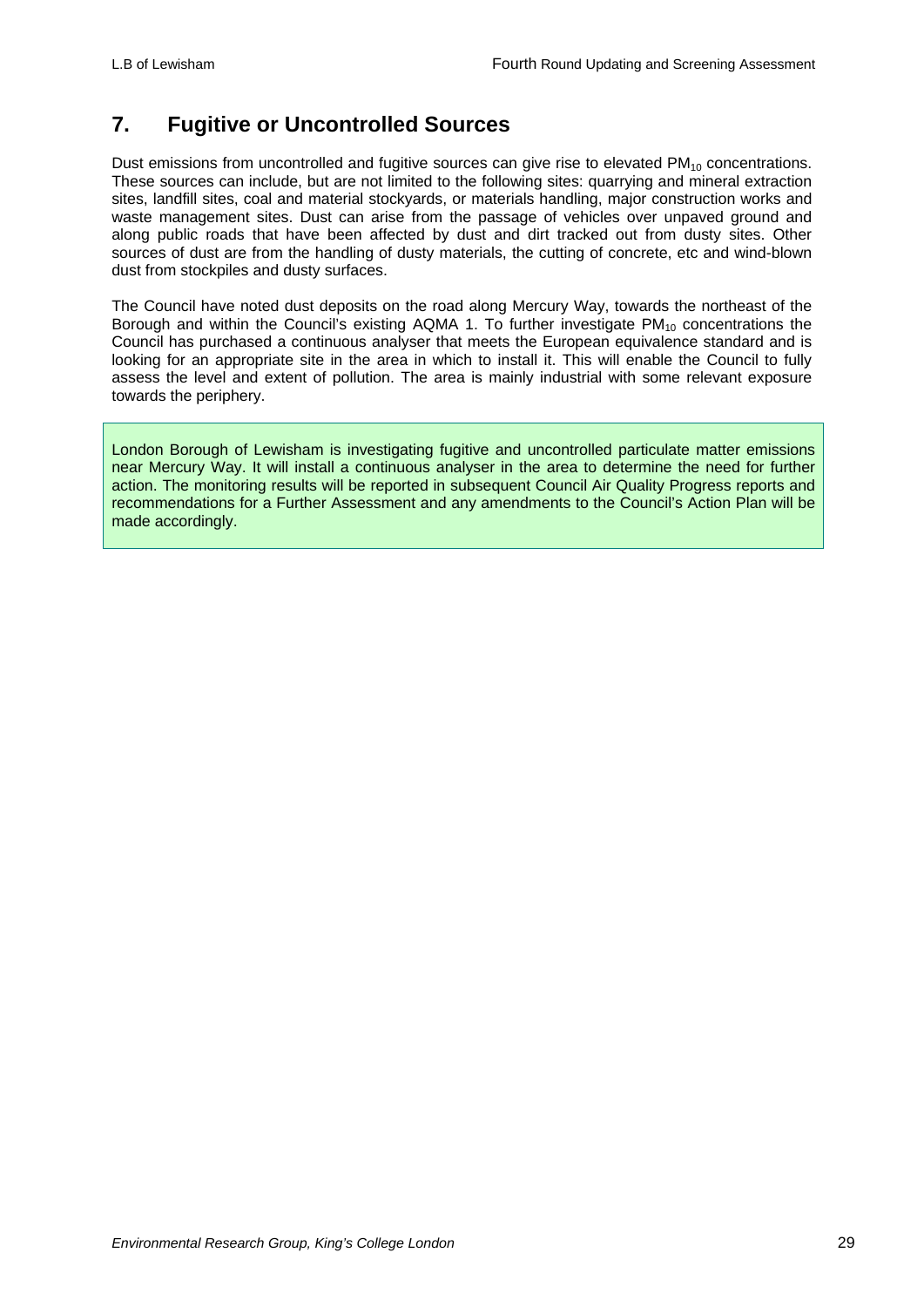## **8. Conclusions and Proposed Actions**

#### **8.1 Conclusions from New Monitoring Data**

Monitoring within the Borough confirmed that the annual mean nitrogen dioxide objective has been exceeded at roadside and background locations. Many of the sites monitored represent relevant exposure. Three other background sites in the Borough monitored for nitrogen dioxide meet the relevant annual mean objectives (based on 2008 results).

Based on these findings the Council does not need to undertake a Detailed Assessment, other than for Brockley Rise, which as a result of the findings of the LWS09 diffusion tube site was found to exceed the annual mean NO<sub>2</sub> objective at a relevant location in 2008. No other new potential or actual exceedences at relevant locations were established.

An analysis of trends from continuous monitoring sites in and near to Lewisham indicates that there have been no other significant reductions to  $NO<sub>2</sub>$  concentrations in the Borough since the previous round of Review and Assessment.

The Council's most recent  $PM_{10}$  monitoring indicates that the daily and annual mean objectives have been met. An analysis of trends however confirms that concentrations do not appear to be reducing and there is also evidence indicating that, close to roadsides,  $PM_{10}$  from primary sources may be increasing.

The 2008 monitoring of carbon monoxide and sulphur dioxide confirms that the objectives for these pollutants have been met.

#### **8.2 Conclusions from Assessment of Sources**

The Council has assessed the likely impacts of local developments, road transport, other transport, industrial processes, commercial/domestic, fugitive emissions, residential and commercial sources. These findings indicate that there are roads outside of the AQMAs that fit the new criteria for congested roads. The Council will therefore undertake a Detailed Assessment of these roads, based on an extension of its diffusion tube survey.

The Council has previously noted that there is the potential for fugitive and uncontrolled  $PM_{10}$ emissions in the Mercury Way area. Monitoring of the area is currently being arranged.

There are no other findings that have indicated that there are new changes that require the Council to undertake a Detailed Assessment for the other LAQM pollutants.

#### **8.3 Proposed Actions**

This report follows the technical guidance (TG09) produced for this part of the third round of Review and Assessment. It therefore fulfils this part of the continuing LAQM process.

The results, from following this methodology, are that the Council has not identified an additional risk of the air quality objectives for the LAQM pollutants: carbon monoxide, benzene, 1,3-butadiene, lead and sulphur dioxide, being exceeded anywhere in the Council's area. Thus the Council need not proceed beyond the updating and screening assessment for these pollutants. For nitrogen dioxide and particles (PM<sub>10</sub>) the Council has previously designated parts of the Borough as AQMAs. The findings from this report indicate that the AQMAs should be maintained, with further investigation required for both pollutants.

The Council will therefore undertake the following actions:

- 1. Undertake consultation on the findings arising from this report with the statutory and other consultees as required.
- 2. Maintain the existing and proposed monitoring. It will also further extend the diffusion monitoring survey of those roads newly identified as being at risk.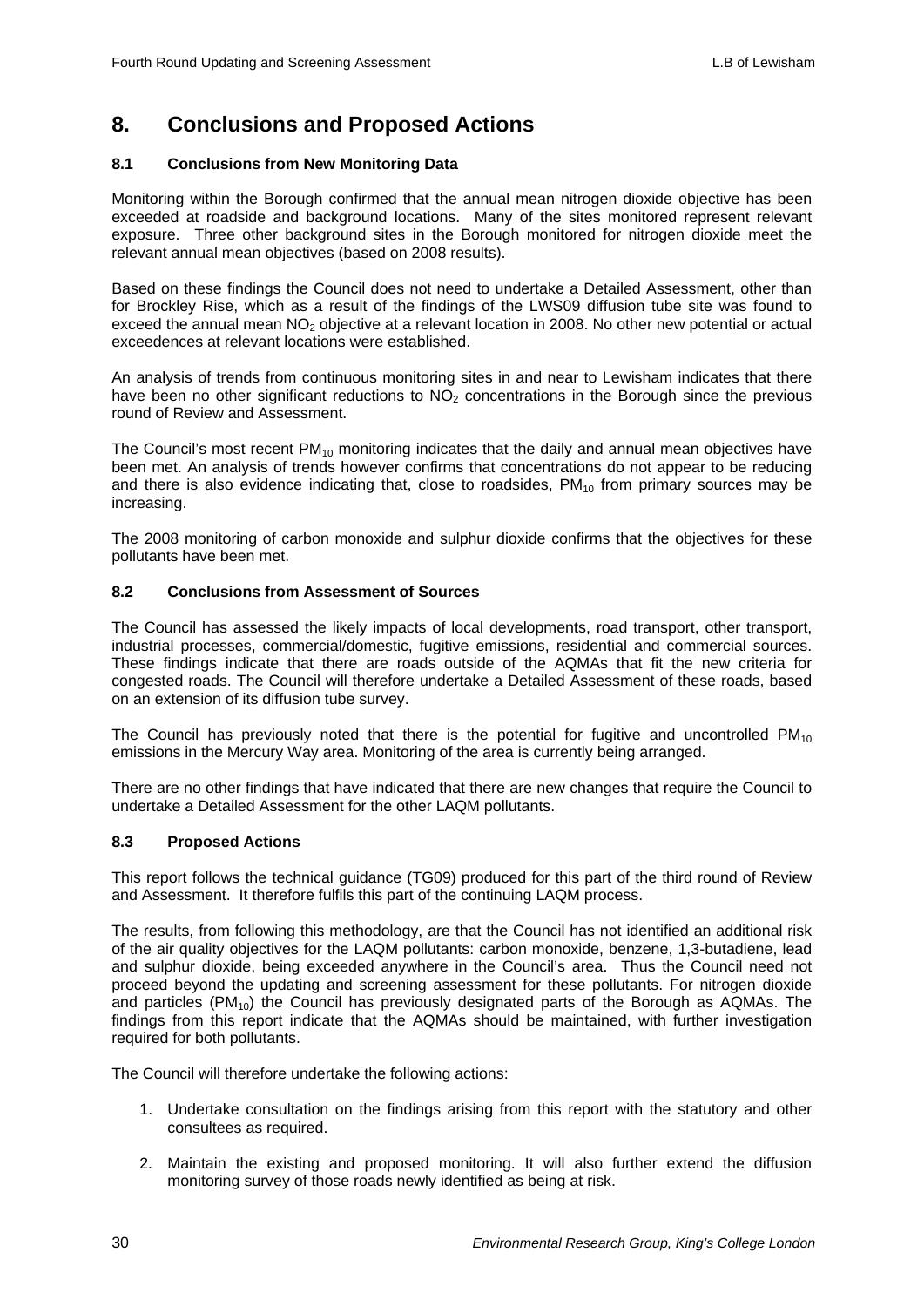- 3. Continue with the implementation of its Air Quality Action Plan in pursuit of the AQS objectives.
- 4. Prepare for the submission of a Detailed Assessment of Brockley Rise in Forest Hill and those narrow congested streets (Perry Vale, Mayow Road and Brockley Road) identified as at risk of exceeding the annual mean  $NO<sub>2</sub>$  objective.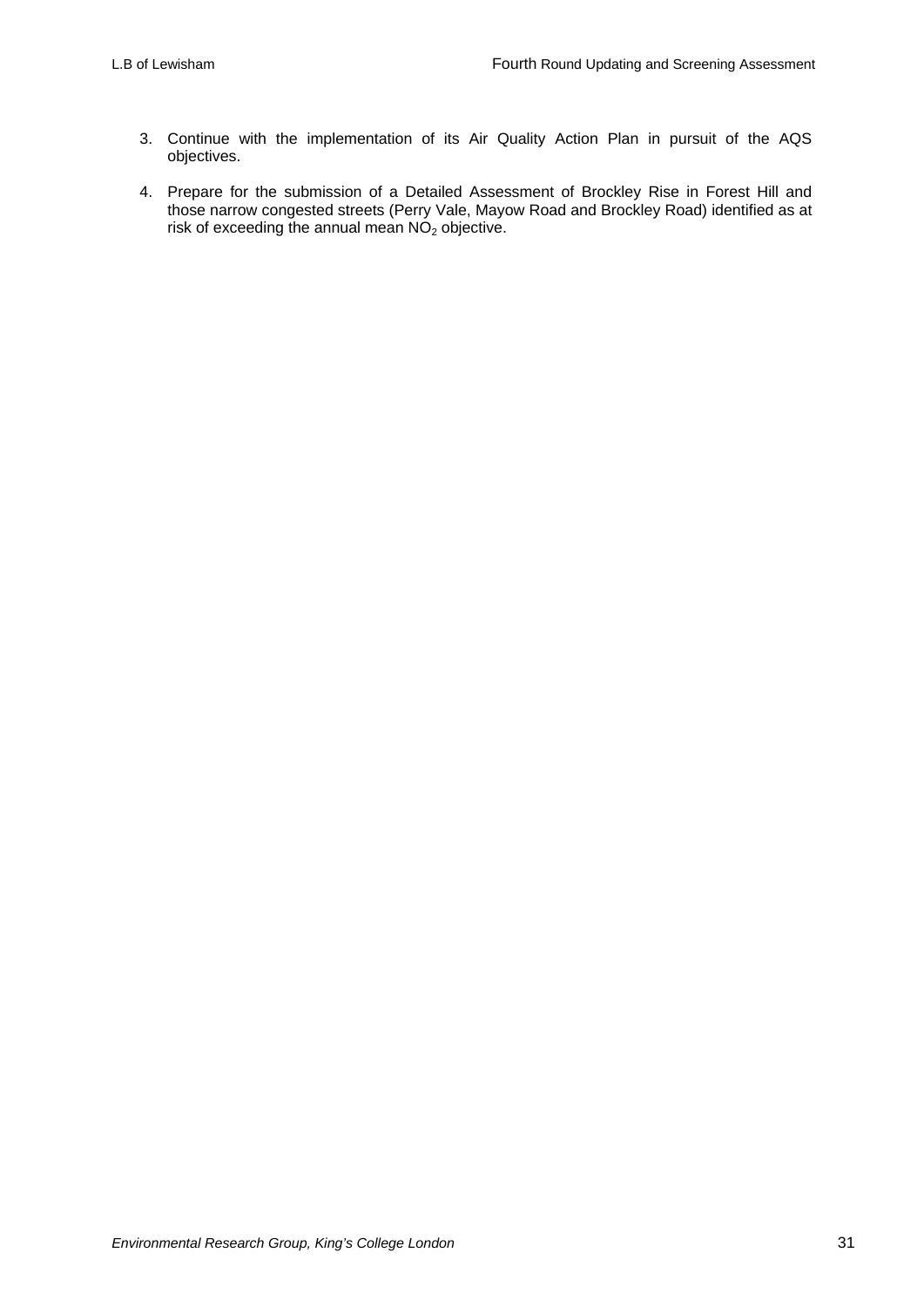### **9. References**

Air Quality Expert Group, 2007. Trends in Primary Nitrogen Dioxide in the UK. DEFRA, London.

Carslaw D.C and Beevers S.D, 2005. Evidence of an increasing  $NO<sub>2</sub>/NOx$  emissions ratio from road traffic emissions. Atmospheric Environment 39, 2049-2059.

Defra, 2007. Air Quality Strategy for England, Scotland, Wales and Northern Ireland (Volume 1). Defra, London. Cm 7169.

Defra, 2009a. Local Air Quality Management, Technical guidance LAQM.TG09. Defra, London.

Defra, 2009b. WASP – Annual Performance Criteria for  $NO<sub>2</sub>$  Diffusion Tubes used in Local Air Quality Management (LAQM), 2008 onwards and Summary of Laboratory Performance in Rounds 98-102. AEA February 2009.

Lewisham Borough Council (2004). Local Air Quality Management – Updating and Screening Assessment February 2004

Lewisham Borough Council (2005). Local Air Quality Management – Detailed Assessment 2005

Lewisham Borough Council (2006) Local Air Quality Management – Progress Report. April 2006

Lewisham Borough Council (2006). Local Air Quality Management – Updating and Screening Assessment July 2006

Lewisham Borough Council (2008) Local Air Quality Management – Progress Report. April 2008

ERG, 2008. Air Quality in London 2005-6. London Air Quality Network Report 13. ERG, King's College London 2008.

Fuller, G.W., and Green, D., 2006. Evidence for increasing primary  $PM_{10}$  in London. Atmospheric Environment 40, 6134 - 6145.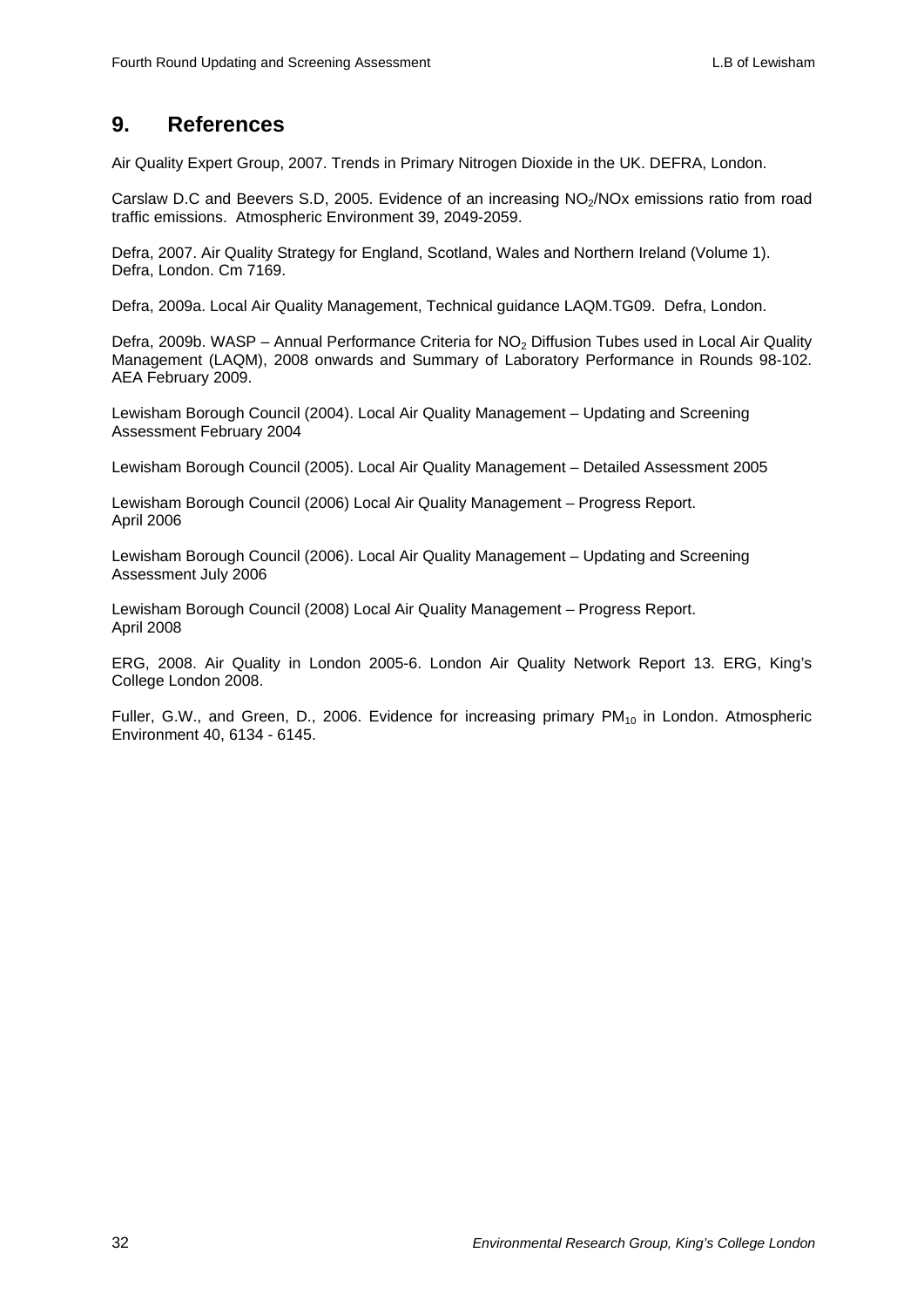# **Appendices**

|        |       |       |        | LWS02 LWS03 LWS04 LWS05 LWS06 LWS07 LWS08 LWS09 LWS10 LWS11 LWS12 |       |       |       |       |       |       |       |
|--------|-------|-------|--------|-------------------------------------------------------------------|-------|-------|-------|-------|-------|-------|-------|
| Feb-08 | 48.7  | 52.75 | 57.16  | 74.26                                                             | 65.33 | 67.95 | 58.74 | 67.67 | 50.61 | 67.96 | 39.03 |
| Mar-08 | 29.86 | 34.24 | 44.02  | 59.87                                                             | 62.57 | 51.42 |       | 50.07 | 30.52 | 41.72 |       |
| Apr-08 | 31.57 | 45.89 | 62.85  | 54.87                                                             | 60.86 | 58.01 | 48.53 | 59    | 32.66 | 56.45 | 8.67  |
| May-08 | 31.13 | 58.47 | 100.86 | 89.31                                                             | 88.97 | 91.64 | 72.1  | 51.22 | 41.62 | 78.31 | 26.28 |
| Jun-08 | 34.4  | 51.8  | 65.25  | 74                                                                | 73.31 | 69.15 | 57.99 | 66.19 | 30.33 | 58.86 | 5.75  |
| Jul-08 | 31.71 | 51.25 | 50.17  | 58.75                                                             | 60.02 | 61.37 | 48.74 | 64.88 | 31.1  | 57.93 | 20.25 |
| Aug-08 | 28.28 | 40.61 | 47.72  |                                                                   |       | 63.37 | 37.28 | 50.8  | 26.25 | 43.75 | 17.64 |
| Sep-08 | 27.87 | 33.12 | 49.64  | 49.9                                                              | 51.34 | 57.05 | 44.23 | 44.95 | 28.54 | 47.27 | 23.23 |
| Oct-08 | 42.97 | 51.45 | 59.24  | 60.81                                                             | 76.94 | 71.8  | 45.37 | 65.62 | 38.61 | 58.1  | 27.43 |
| Nov-08 | 49.26 | 53.76 | 64.98  | 85.85                                                             | 80.05 | 77.61 |       | 58.79 | 44.15 |       | 35.91 |
| Dec-08 | 47.68 | 51.97 | 69.2   | 88.24                                                             | 82.89 | 80.07 | 58.15 | 66.78 | 48.14 | 60.61 | 37.37 |

Table 8 2008 Unadjusted NO<sub>2</sub> diffusion tube results for Lewisham

(Note LWS05/06 and 07 are the triplicate tubes co-located with the Lewisham 2 continuous site)

**Table 9** List of permitted petrol stations in the Council's area

| Ref.                | Name                                |
|---------------------|-------------------------------------|
| EPA/PG1/14/82495/CE | Shell Deptford                      |
| EPA/PG1/14/82486/CE | <b>Shell Forest Hill</b>            |
| EPA/PG1/14/82507/CE | Star (Crown Auto Point)             |
| EPA/PG1/14/82488/CE | Lee Self-Service Station            |
| EPA/PG1/14/82181/CE | Sainsbury's New Cross Road          |
| EPA/PG1/14/82489/CE | <b>Foxberry Service Station</b>     |
| EPA/PG1/14/82496/CE | <b>Sydenham Service Centre</b>      |
| EPA/PG1/14/81885/CE | Tesco Lewisham Road                 |
| EPA/PG1/14/82490/CE | Star Service Station Southend Lane  |
| EPA/PG1/14/82505/CE | <b>Tesco Grove Park Express</b>     |
| EPA/PG1/14/80028/CE | Shell Lewisham                      |
| EPA/PG1/14/82501/CE | BP/Safeway Bromley Road             |
| EPA/PG1/14/82503/CE | <b>Forest Hill Express</b>          |
| EPA/PG1/14/82506/CE | <b>Shell Bromley Hill</b>           |
| EPA/PG1/14/82279/CE | <b>Tesco Loampit Vale</b>           |
| EPA/PG1/14/81933/CE | <b>Star Service Station Catford</b> |
| EPA/PG1/14/82185/CE | Sainsbury's Sydenham                |
| EPA/PG1/14/82253/CE | Total Whitfoot Lane                 |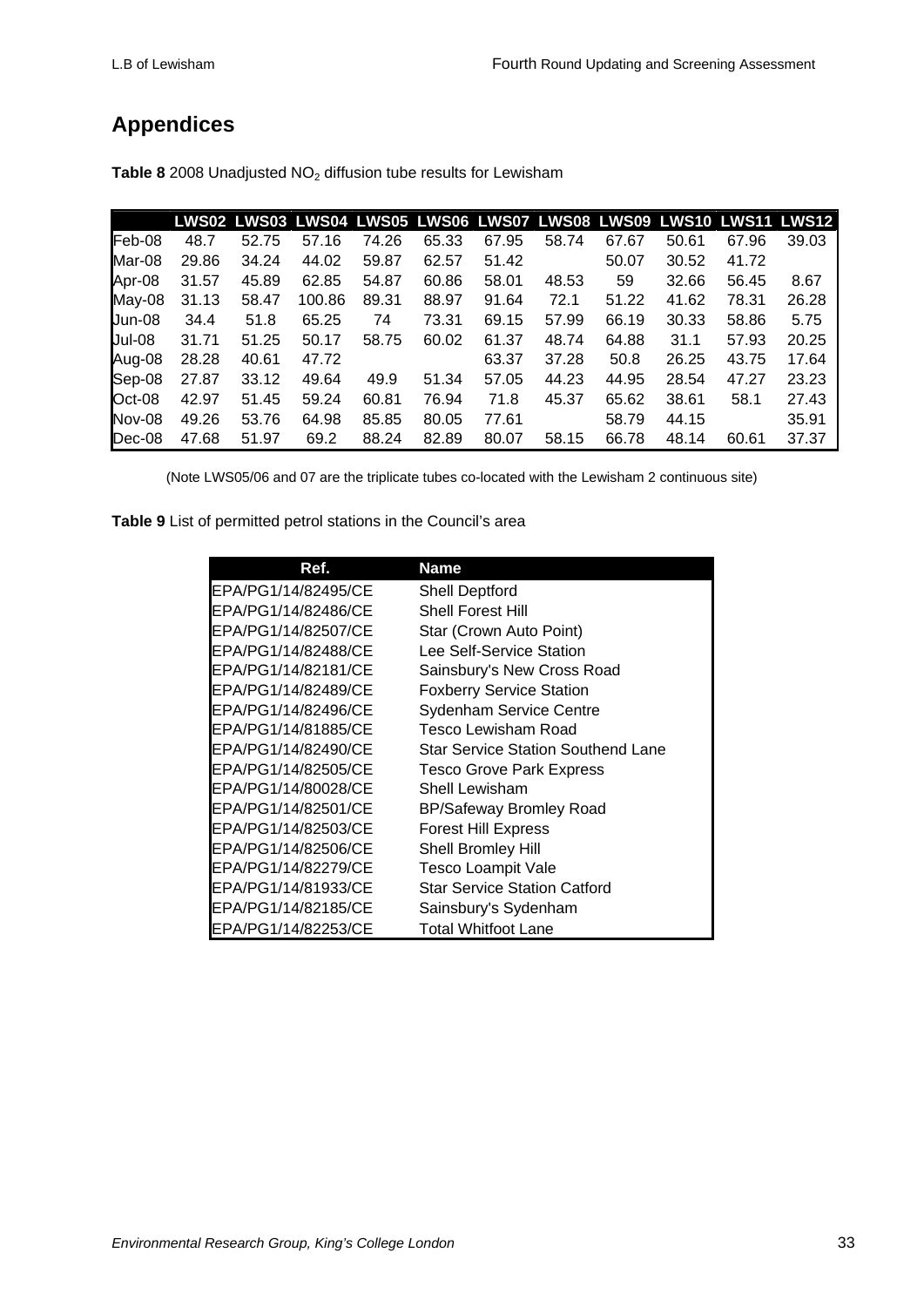#### **Table 10** Part B installations in the Council's area

| Ref.                 | <b>Name</b>                | <b>Type of Process</b>  |
|----------------------|----------------------------|-------------------------|
| EPA/PG3/01/07790     | F.M. Conway                | Cement batcher          |
| EPA/I/1              | Lewisham Crematorium       | Crematorium             |
| PPC/PG6/34/001       | Ascott Cab & Co Sales Ltd  | Vehicle Resprayer       |
| EPA/PG1/12/001       | London Wood Reclaim Ltd    | Waste Incineration      |
| EPA/PG3/16(04)/10692 | H. Sivyer (Transport) Ltd. | <b>Concrete Crusher</b> |

#### **Table 11** Part B dry cleaners in the Council's area

| <b>Name</b>                        | <b>Reference</b> |
|------------------------------------|------------------|
| <b>Whistle and Flute</b>           | EPA/PG6/46/14463 |
| <b>Tuxedo Dry Cleaners</b>         | EPA/PG6/46/12312 |
| One Step Ahead                     | EPA/PG6/46/08220 |
| Manor Lane Dry Cleaners            | EPA/PG6/46/08214 |
| Suits U Bespoke Dry Cleaners       | EPA/PG6/46/09031 |
| Horizon Dry Cleaners               | EPA/PG6/46/12147 |
| <b>High Road Dry Cleaners</b>      | EPA/PG6/46/07515 |
| <b>Lewisham Dry Cleaners</b>       | EPA/PG6/46/10050 |
| 2001 Dry Cleaners                  | EPA/PG6/46/07524 |
| <b>Busy Bees</b>                   | EPA/PG6/46/11466 |
| <b>BrookBank Dry Cleaners</b>      | EPA/PG6/46/07171 |
| Kirkdale Express Dry Cleaners      | EPA/PG6/46/10793 |
| <b>Turbo Dry Cleaners</b>          | EPA/PG6/46/23526 |
| <b>Cleartone Dry Cleaners</b>      | EPA/PG6/46/10060 |
| <b>Speedway Dry Cleaners</b>       | EPA/PG6/46/10794 |
| Michigan Laundrette Ltd            | EPA/PG6/46/12144 |
| Forbs Dry Cleaners                 | EPA/PG6/46/10774 |
| <b>Trend Dry Cleaners</b>          | EPA/PG6/46/10071 |
| <b>Asik Dry Cleaners</b>           | EPA/PG6/46/10070 |
| <b>Finesse Dry Cleaners</b>        | EPA/PG6/46/12148 |
| <b>Brownhill Road Dry Cleaners</b> | EPA/PG6/46/26520 |
| <b>Swallow Express</b>             | EPA/PG6/46/08219 |
| <b>Starlite Dry Cleaners</b>       | EPA/PG6/46/07358 |
| Ace Cleaners (Actontex Ltd)        | EPA/PG6/46/01523 |
| <b>Crofton Dry Cleaners</b>        | EPA/PG6/46/07168 |
| <b>Streakers Dry Cleaners</b>      | EPA/PG6/46/10074 |
| <b>Strides Drycleaners</b>         | EPA/PG6/46/12325 |
| Downham Express Dry Cleaners       | EPA/PG6/46/10067 |
| <b>Hydra Dry Cleaners</b>          | EPA/PG6/46/10056 |
| Clean World                        | EPA/PG6/46/02290 |
| Sam's Dry Cleaners                 | EPA/PG6/46/23046 |
| <b>Five Star Dry Cleaners</b>      | EPA/PG6/46/07158 |
| <b>Carlton Drycleaners</b>         | EPA/PG6/46/10063 |
| Ladywell Junction Express Cleaners | EPA/PG6/46/08215 |